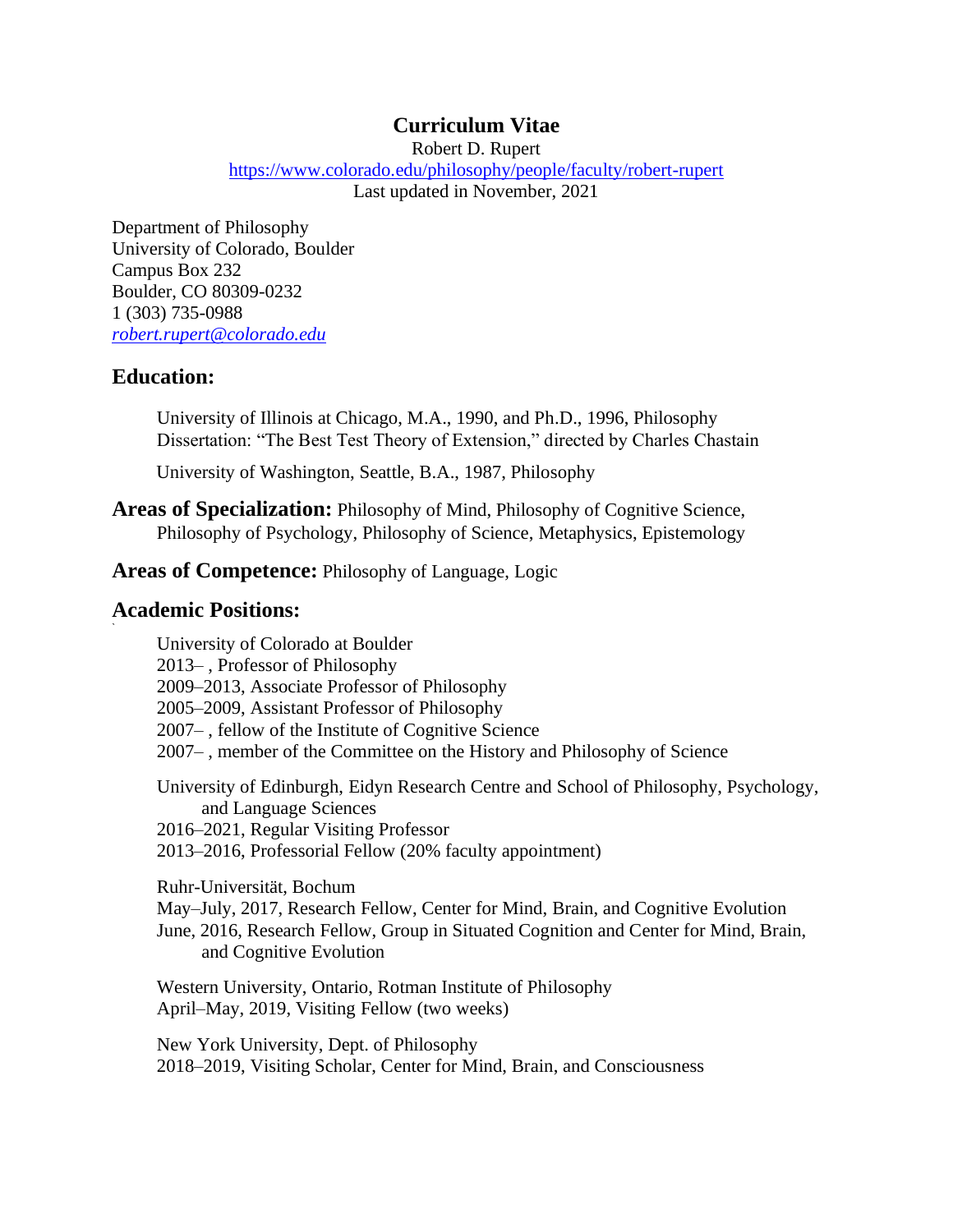Australian National University Feb–April, 2012, Visiting Fellow, Research School of the Social Sciences, Philosophy

Macquarie University, Visiting Academic, Cognitive Science, March, 2012 (one week)

Texas Tech University 2001–2005, Assistant Professor of Philosophy, 2000–2001, Visiting Assistant Professor of Philosophy

University of Washington, Seattle 1998–2000, Visiting Scholar Winter, 2000, Lecturer

Part-time appointments at Green River, Highline, Tacoma, and William Rainey Harper community colleges and the College of DuPage, 1991–2000

## **Publications:**

#### *Books:*

*Ten Lectures on Cognition, Mental Representation, and the Self.* Ten lectures presented to the *China International Forum on Cognitive Linguistics*, forthcoming, to be published in the Brill series *Distinguished Lectures in Cognitive Linguistics*.

*Cognitive Systems and the Extended Mind* (Oxford University Press, 2009, 288 pp.; paperback, 2010)

*Journal Articles, Book Chapters, and Review Essays:*

"Cognitive Systems, Predictive Processing, and the Self," themed issue of *Review of Philosophy and Psychology*, published online first, August 3, 2021

"Representation in Cognitive Science: Content without Function," contribution to book symposium on Nicholas Shea's *Representation in Cognitive Science*, *Studies in History and Philosophy of Science*, published online first, June 30, 2021

"Epistemic Value in the Subpersonal Vale," co-authored with J. Adam Carter, *Synthese* 198: 9243–9272 (2021), published online first, April 2, 2020 <https://link.springer.com/article/10.1007/s11229-020-02631-1>

"Group Minds and Natural Kinds," *Avant: Trends in Interdisciplinary Studies*, special issue on social cognition, Vol. X, No. 3 (2019): 1–28.

"What Is a Cognitive System? In Defense of the Conditional Probability of Cocontribution Account" *Cognitive Semantics* 5 (2019): 175–200.

"The Self in the Age of Cognitive Science: Decoupling the Self from the Personal Level," *Philosophic Exchange* 47 (2018), 1–36: [https://digitalcommons.brockport.edu/phil\\_ex/vol47/iss1/2](https://digitalcommons.brockport.edu/phil_ex/vol47/iss1/2).

"Representation and Mental Representation," *Philosophical Explorations* 21, 2 (2018), 204–225, special issue on enactivism, representationalism, and predictive processing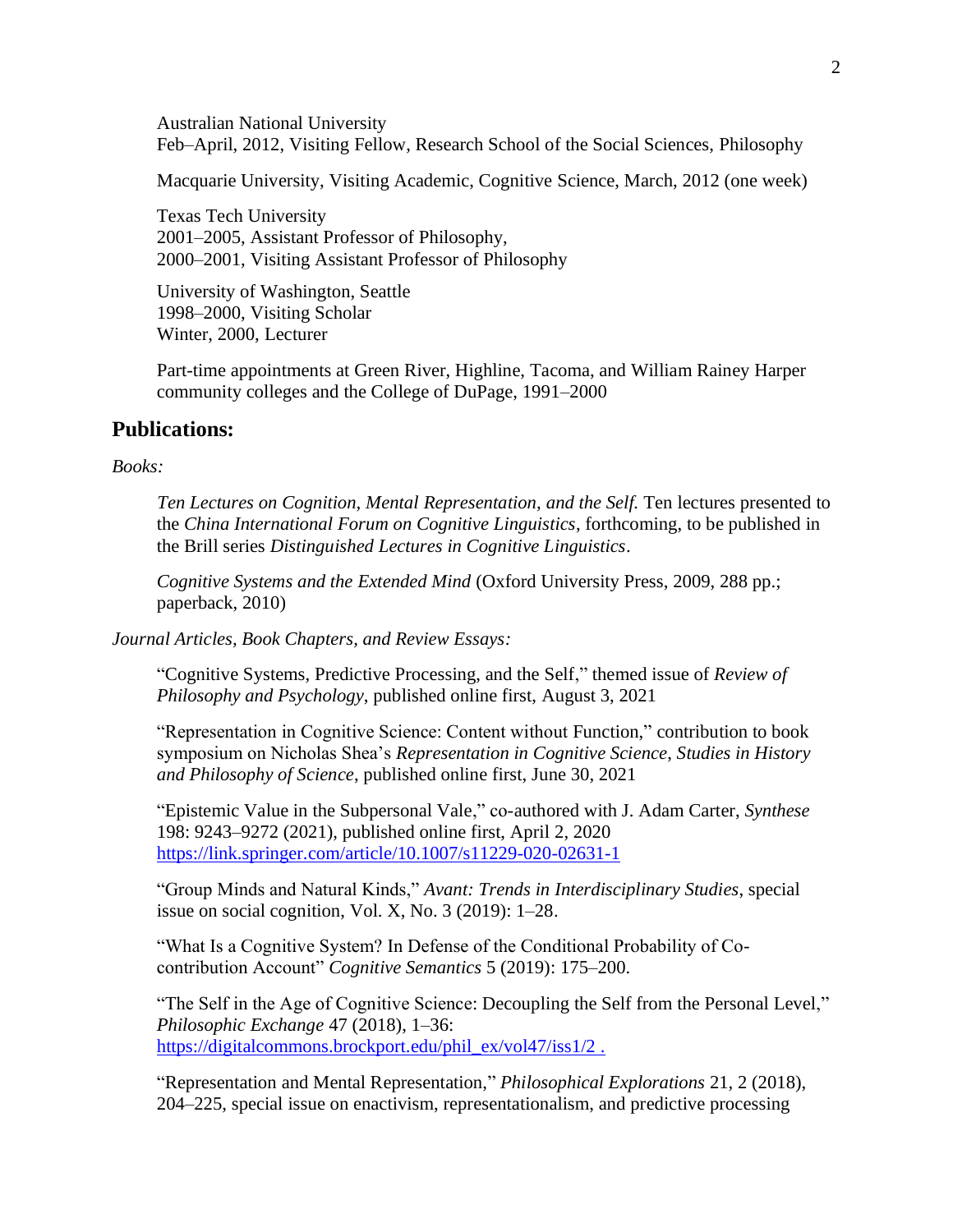"Acting Up: What Difference Does an Action-Oriented Approach Make to the Study of Cognitive Development?" co-authored with Giovanni Pezzulo, Gottfried Vosgerau, Uta Frith, Antonia Hamilton, Cecilia Heyes, Atsushi Iriki, Henrik Jörntell, Peter König, Saskia Nagel, Pierre-Yves Oudeyer, and Antonella Tramacere. In A. Engel, K. Friston, and D. Kragic (eds.) *The Pragmatic Turn: Toward Action-Oriented Views in Cognitive Science* (Cambridge, MA: MIT Press, 2016), pp. 53–81

"Triple Review of J. Stewart, O. Gapenne, and E. A. Di Paolo (eds.), *Enaction: Towards a New Paradigm for Cognitive Science*; Anthony Chemero, *Radical Embodied Cognitive* Science; and Mark Rowlands, *The New Science of the Mind*," *Mind* 125 (Jan., 2016), 497: 209–228

"Embodied Concepts, Conceptual Change, and *A Priori* Knowledge; or, Justification and the Ways Life Can Go," *American Philosophical Quarterly* 53, 2 (April, 2016): 169–192, special issue on varieties of externalism

"Embodied Functionalism and Inner Complexity: Simon's 21<sup>st</sup>-Century Mind," in R. Frantz and L. Marsh (eds.), *Minds, Models, and Milieux: Commemorating the Centennial of the Birth of Herbert Simon* (Basingstoke: Palgrave Macmillan, 2016), pp. 7–33

"Embodiment, Consciousness, and Neurophenomenology: Embodied Cognitive Science Puts the (First) Person in Its Place," *Journal of Consciousness Studies* 22 (2015): 148–180, special issue: *Consciousness Unbound: Going Beyond the Brain*

"Necessity Is Unnecessary: A Response to Bradley," *Noûs* 48, 3 (2014): 558–564

"The Functionalist's Body: Interview with Robert D. Rupert" *Avant: Trends in Interdisciplinary Studies* 5 (2014), 2: 258–268

"Against Group Cognitive States," S. Chant, F. Hindriks, and G. Preyer (eds.), *From Individual to Collective Intentionality* (Oxford: Oxford University Press, 2014), pp. 97– 111

"On the Sufficiency of Objective Representation," in U. Kriegel (ed.), *Current Controversies in Philosophy of Mind* (New York: Routledge, 2013), pp. 180–196

"Memory, Natural Kinds, and Cognitive Extension; or, Martians Don't Remember, and Cognitive Science Is Not about Cognition," *Review of Philosophy and Psychology* 4, 1 (2013): 25–47, special issue on memory and distributed cognition

"Embodiment, Consciousness, and the Massively Representational Mind," *Philosophical Topics* 39, 1 (2011): 99–120

"Empirical Arguments for Group Minds: A Critical Appraisal," *Philosophy Compass* 6, 9 (2011): 630–639

"Cognitive Systems and the Supersized Mind," *Philosophical Studies* 152 (2011): 427–436

"Representation in Extended Cognitive Systems: Does the Scaffolding of Language Extend the Mind?" in R. Menary (ed.), *The Extended Mind* (MIT Press, 2010), pp. 325– 54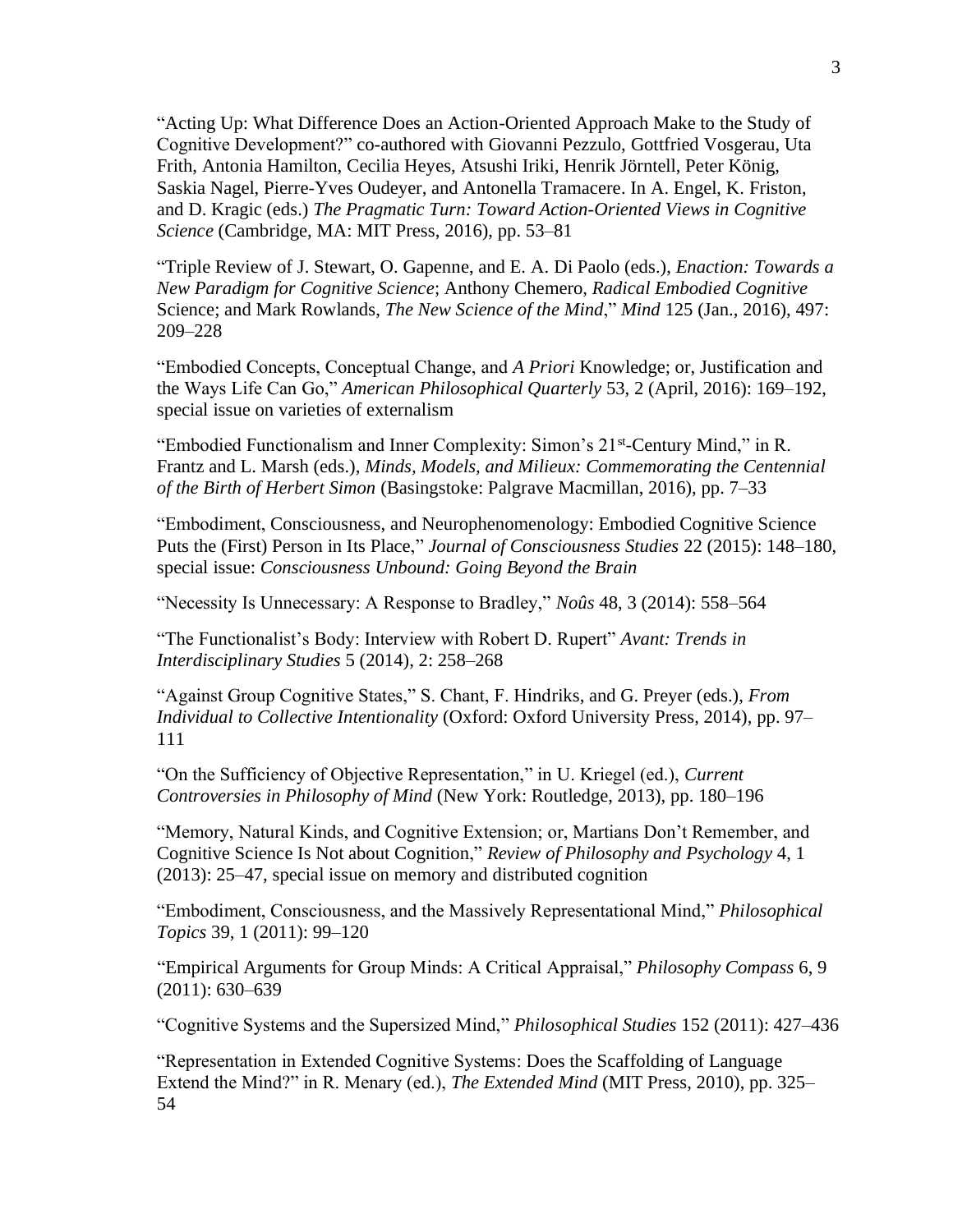"Extended Cognition and the Priority of Cognitive Systems," *Cognitive Systems Research* 11 (2010): 343–56

"Systems, Functions, and Intrinsic Natures: On Adams and Aizawa's *The Bounds of Cognition,*" review essay, *Philosophical Psychology* [23,](http://www.informaworld.com/smpp/title~db=all~content=t713441835~tab=issueslist~branches=23#v23) [1 \(](http://www.informaworld.com/smpp/title~db=all~content=g919152919)2010): 113–23

"Innateness and the Situated Mind," in P. Robbins and M. Aydede (eds.), *Cambridge Handbook of Situated Cognition* (Cambridge University Press, 2009), pp. 96-116

Critical notice of Andy Clark's *Supersizing the Mind*, *Journal of Mind and Behavior* 30, 4 (Autumn 2009): 313–30

"The Causal Theory of Properties and the Causal Theory of Reference, or How to Name Properties and Why It Matters," *Philosophy and Phenomenological Research* 77, 3 (November 2008): 579–612

"*Ceteris Paribus* Laws, Component Forces, and the Nature of Special-Science Properties," *Noûs* 42, 3 (September 2008): 349–80

"Causal Theories of Mental Content," *Philosophy Compass* 3, 2 (March 2008): 353-80

"Frege's Puzzle and Frege Cases: Defending a Quasi-syntactic Solution," *Cognitive Systems Research* 9 (2008): 76–91

Review essay, J. T. Ismael, *The Situated Self* (Oxford UP, 2007), *Notre Dame Philosophical Reviews*, 2007.10.15 (5,800 words)

"Realization, Completers, and *Ceteris Paribus* Laws in Psychology," *British Journal for the Philosophy of Science* 58 (2007): 1–11

Review essay, Raymond Gibbs, *Embodiment and Cognitive Science* (Cambridge UP, 2006), *Notre Dame Philosophical Reviews*, 2006.08.20 (7,000 words)

"Functionalism, Mental Causation, and the Problem of Metaphysically Necessary Effects," *Noûs* 40 (June 2006): 256–83

"Minding One's Cognitive Systems: When Does a Group of Minds Constitute a Single Cognitive Unit?" *Episteme: A Journal of Social Epistemology* 1 (2005): 177–88

"Challenges to the Hypothesis of Extended Cognition," *Journal of Philosophy* 101 (August 2004): 389–428

"Coining Terms in the Language of Thought: Innateness, Emergence, and the Lot of Cummins's Argument against the Causal Theory of Mental Content," *Journal of Philosophy* 98 (October 2001): 499–530

"Dispositions Indisposed: Semantic Atomism and Fodor's Theory of Content," *Pacific Philosophical Quarterly* 81 (September 2000): 325–48

"The Best Test Theory of Extension: First Principle(s)," *Mind & Language* 14 (September 1999): 321–55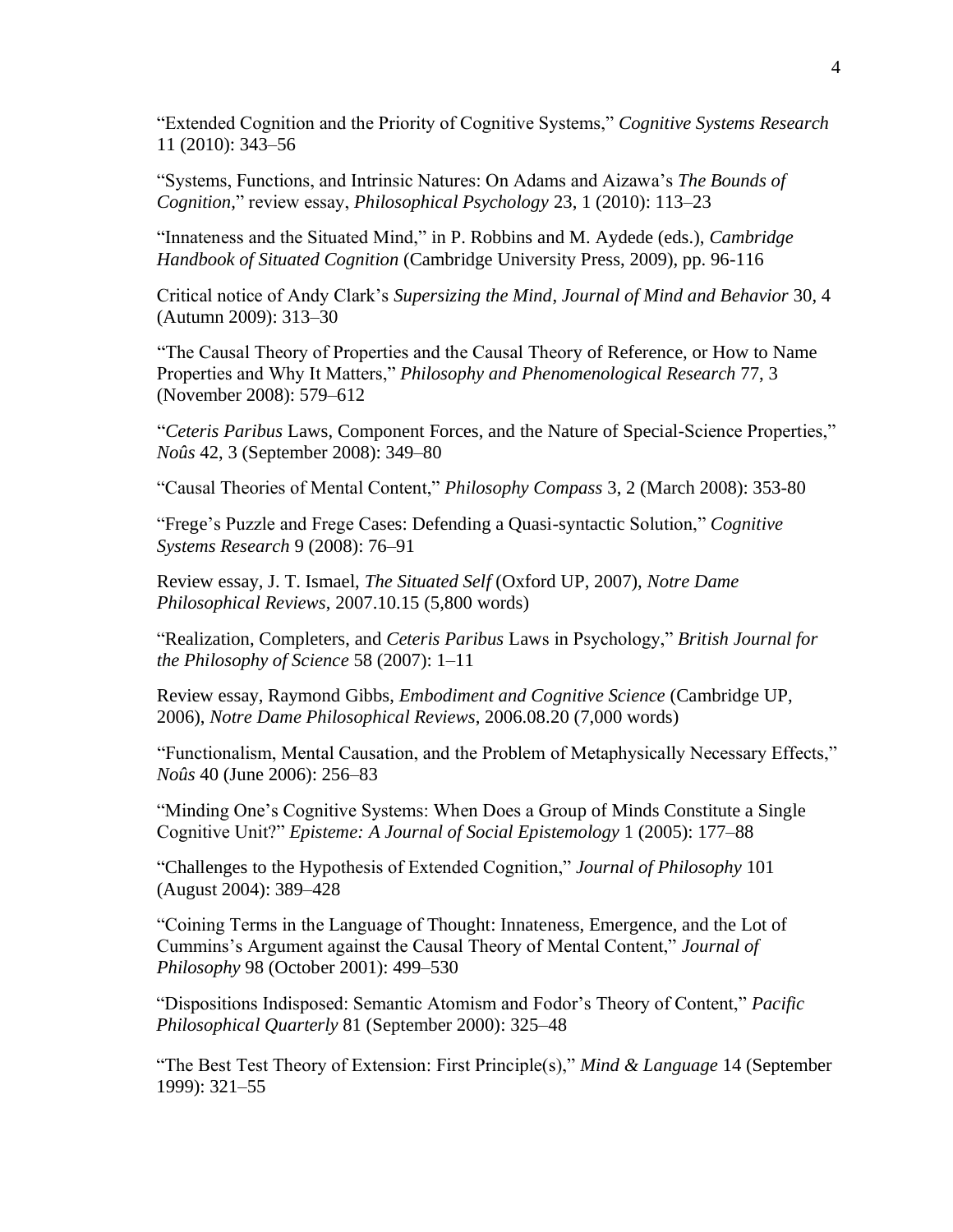"Mental Representations and Millikan's Theory of Intentional Content: Does Biology Chase Causality?" *The Southern Journal of Philosophy* 37 (Spring 1999): 113–40

"On the Relationship between Naturalistic Semantics and Individuation Criteria for Terms in a Language of Thought," *Synthese* 117 (1998/1999): 95–131

#### *Encyclopedia Entries:*

"Embodied cognition," *Routledge Encyclopedia of Philosophy*, 2019 <https://www.rep.routledge.com/articles/thematic/embodied-cognition/v-1>

"Situated Cognition." In *Oxford Bibliographies in Philosophy*. Ed. Duncan Pritchard. (New York: Oxford University Press), published online, Oct. 25, 2018, at [http://www.oxfordbibliographies.com/view/document/obo-9780195396577/obo-](http://www.oxfordbibliographies.com/view/document/obo-9780195396577/obo-9780195396577-0379.xml)[9780195396577-0379.xml](http://www.oxfordbibliographies.com/view/document/obo-9780195396577/obo-9780195396577-0379.xml)

"Causal Theories of Intentionality," in H. Pashler (Ed.), *Encyclopedia of the Mind* (Thousand Oaks, CA: Sage, 2013), pp. 140–144

"Distributed Cognition and Extended-Mind Theory," in B. Kaldis (Ed.), *Encyclopedia of Philosophy and the Social Sciences* (Thousand Oaks, CA: Sage, 2013, pp. 209–213)

#### *Book Reviews, Short Commentaries, and Selected Abstracts:*

Abstract of "In Favour of a Flat Psychology," in "Report on the Conference 'Emergence and Causation' (Macerata, 23–25 September 2015)," *Humana.Mente Journal of Philosophical Studies*, 2015, Vol. 29, 256–258

Commentary on J. Huang and J. Bargh, "The Selfish Goal: Autonomously Operating Motivational Structures as the Proximate Cause of Human Judgment and Behavior," *Behavioral and Brain Sciences*, 37, 2 (2014): 145–146, co-authored with Bryce Huebner

Review of Andy Clark's *Supersizing the Mind*, *Philosophical Review* 121 (2012): 304–308

Review of Mark Rowlands, *The New Science of the Mind*, *Notre Dame Philosophical Reviews*, 2011.3.35

Review of Edouard Machery, *Doing without Concepts*, *Metascience*, 20, 1 (March 2011): 147–151

Review of Jerry Fodor, *LOT 2: The Language of Thought Revisited*, *Australasian Journal of Philosophy*, 88, 3 (2010): 559-62

Abstract of "Dynamical Models of the Mind and the Semantics of Mental Representations," in *Southwest Philosophical Studies: Proceedings of the Forty-Eighth Annual Meeting of the New Mexico and West Texas Philosophical Society, April 1997*, Vol. 20 (1998): 113 (abstract of conference version of journal article "On the Relationship between..." listed above)

## **Grants, Honors, and Awards:**

Visiting International Professor Grant, Research School of the Ruhr-Universität Bochum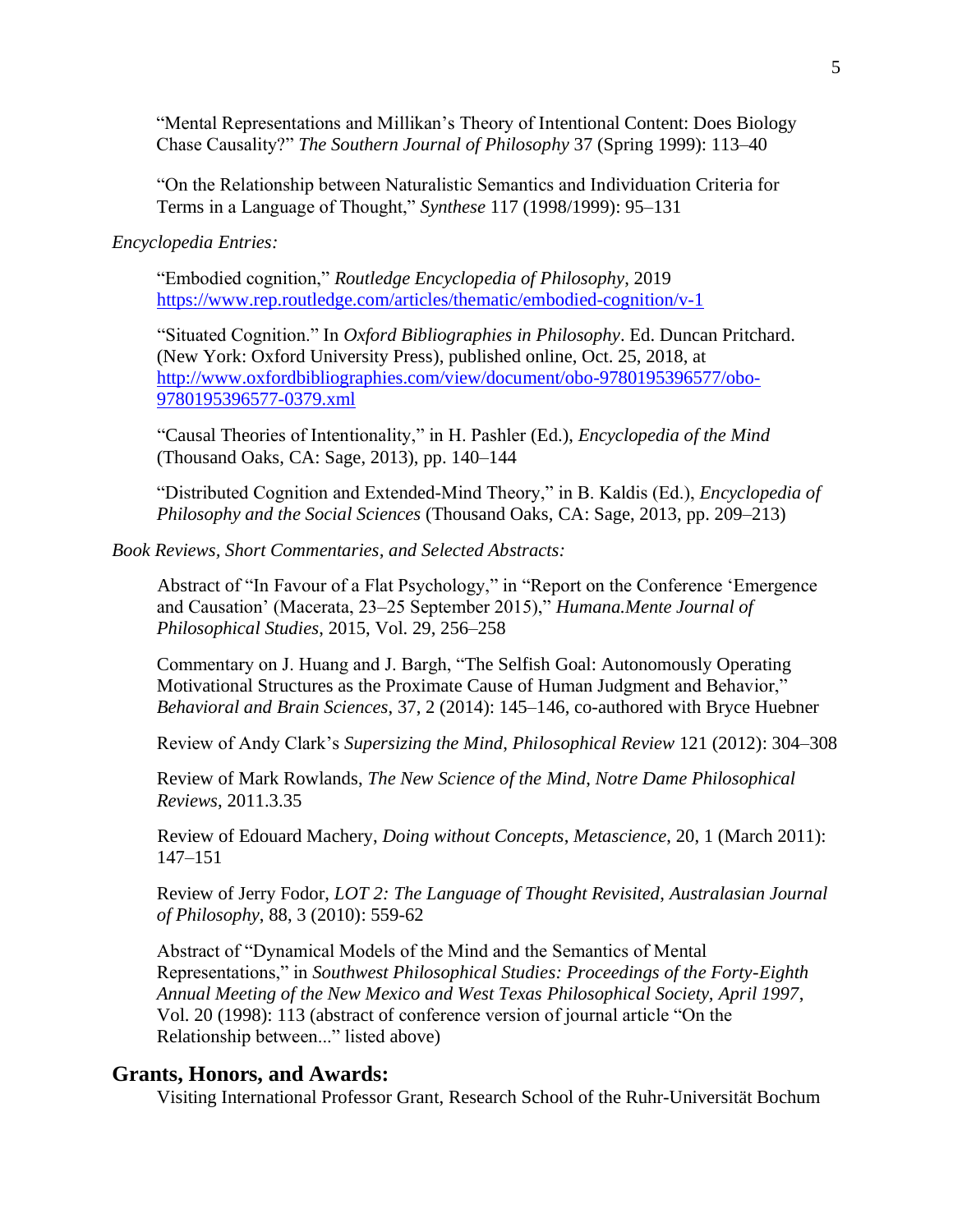(to support a series of visits to RUB, 2020–2022)

- Course Development Grant, College of Arts and Sciences, U. Colorado, for the development of an on-line version of a first course in philosophy of science, spring 2020
- Benson Center Faculty Grant, to support sabbatical visit from Jennifer Matey, fall, 2019
- Research fellowship, Rotman Institute of Philosophy, Western University, April 21–May 5, 2019
- College Scholar Award, CU-Boulder (one semester's teaching release, to support research), Spring Semester, 2018

Research fellowship, Ruhr-Universität, Bochum, May–July, 2017

- Member of international network of scholars supported by Templeton Grant "Knowledge beyond Natural Science." Project leaders: Crispin Wright and Peter Sullivan
- Research fellowship, Ruhr-Universität, Bochum, June, 2016
- Special Event Grant (for 2012 SPP), Graduate Committee on the Arts and Humanities, University of Colorado
- On-Campus Conference Grant (for 2012 SPP), Dean's Fund for Excellence, University of Colorado
- Visiting Fellowship, Australian National University, Philosophy (February–April, 2012)
- Visiting Academic, Macquarie University, Cognitive Science (March 13–19, 2012)
- Kayden Book Award, for *Cognitive Systems and the Extended Mind*, 2011, University of Colorado, Boulder
- Course Development Grant, College of Arts and Sciences, U. Colorado, for the development of an on-line version of a first course in symbolic logic
- Travel Grants, Dean's Fund for Excellence/Arts and Sciences Fund for Excellence, University of Colorado (2008, 2009, 2010, 2011, 2013, 2013, 2017, 2018, 2018)
- Research Grants (for travel), University of Colorado Graduate Committee on the Arts and Humanities (2008, 2009)
- Provost's Faculty Achievement Award, CU-Boulder, 2007
- National Endowment for the Humanities Fellowship for College Teachers, 2005–2006
- National Endowment for the Humanities Summer Stipend (for research), 2002

Sabbatical Leave, U. of Colorado, Boulder, Spring Semester 2012; Academic Year 2018– 2019

## **Courses Taught and Other Pedagogical Work:**

*Lower-division:* Introduction to Philosophy, Introduction to Philosophy of Science, Contemporary Moral Problems, Introduction to Ethics, Business Ethics, Philosophy and Psychology, Reasoning/Critical Thinking, Symbolic Logic, Contemporary Philosophy, Problems in the Philosophy of Religion, and Modern Philosophy

*Upper-division:* Philosophy of Mind, Minds, Brains, and Computers, Cognitive Science, Metaphysics, Philosophy of Science, Philosophy of Language, History of Modern Philosophy, Epistemology, and Comparative Epistemology

*Graduate-level:* Philosophical Psychology, Philosophy of Mind, Philosophy of Language, Philosophy of Science, Epistemology, and Comparative Epistemology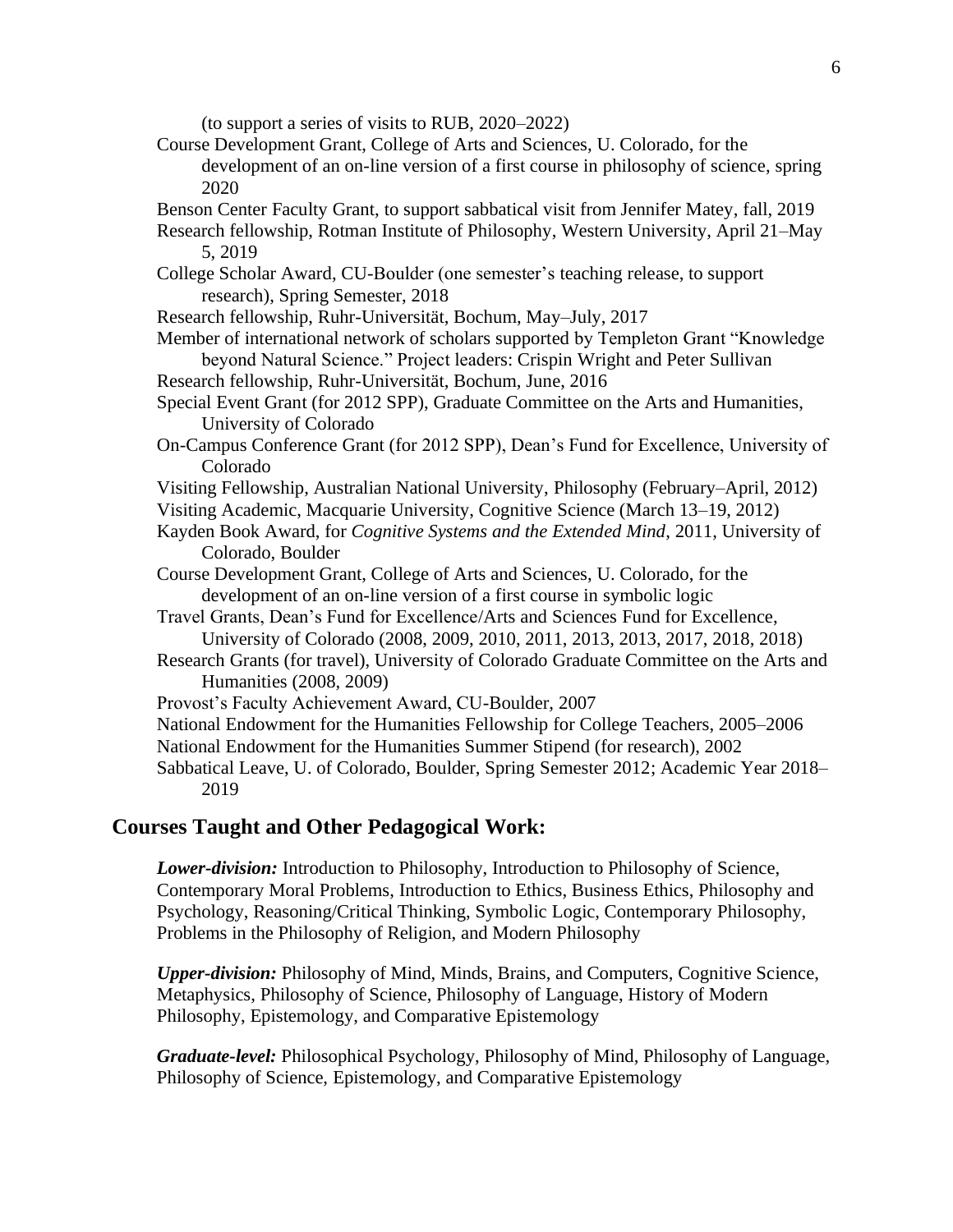### *Courses developed:* Comparative Epistemology (TTU)

#### *Master's students:*

Eric Carter, "Color and After-Images" (completed summer, 2002), committee member Marissa Kelberlau, "Anti-Realism, Van Fraassen, Epistemology, and Metaphysics" (completed summer, 2003), committee member Robert Williams, "INUS Abnormalism: A Semantic Theory of Singular Causal Statements" (completed summer, 2004), committee chair Joseph Long, "Special Predication: A Naturalistic Account of the Special Sciences" (completed summer, 2004), committee chair Derek Kern (defended December, 2007), committee member Brett Hackett (defended July, 2008), committee member Lark Fleming (defended January, 2009), committee member Jennifer Kling (defended April, 2009), committee member Amber Arnold (defended May, 2010), committee member Katriel Statman (defended May, 2010), committee member Jason Hanschmann (defended Jan., 2012), committee chair Jay Geyer (defended Nov., 2012), committee member John Thibdeau (Religious Studies, defended Nov., 2012) committee member Walter Gorsuch (defended Jan., 2013), committee member Addison Ellis (defended Jan., 2013), committee chair Nicholas Byrd (defended May, 2014), committee member Lasse Andersen (Edinburgh, completed Aug., 2014), committee chair/primary supervisor Ken Macmurray (Edinburgh, completed Aug., 2015), committee chair/primary supervisor Laura Wauthier (Edinburgh, completed Aug. 2016), committee chair/primary supervisor Brittney Currie (Edinburgh, completed Sept. 2016), committee chair/primary supervisor Judith Carlisle (defended April, 2018), committee chair Lenhardt Stevens (defended May, 2018), committee member Adam Sell (Western Sydney University, 2019), external examiner

#### *Ph. D. students:*

Ken Daley, committee member (defended Aug., 2007) Ben Pageler, advisor (defended March, 2011) Mike Zerella, committee member (defended December, 2011) Kristin Mickelson, committee member (defended Jan., 2012) Tyler Hildebrand, prospectus committee member Chad Vance, committee member (defended April, 2013) Kelly Vincent, prospectus committee member Andrew Chapman, committee member (defended May, 2015) Dan Calder, partial supervision, 2015 (U. of Edinburgh) Rebecca Renninger, advisor (defended May, 2016) Matt Pike, advisor (defended May, 2017) Linus Huang, external examiner (U. of Sydney, 2017) Blaine Kenneally, partial supervision (U. of Edinburgh) (completed Dec., 2018) Elmarie Venter (Ruhr University, Bochum), second reviewer (korreferent) (completed June, 2020) Lisa Thomas-Smith, committee member (defended Jan., 2021)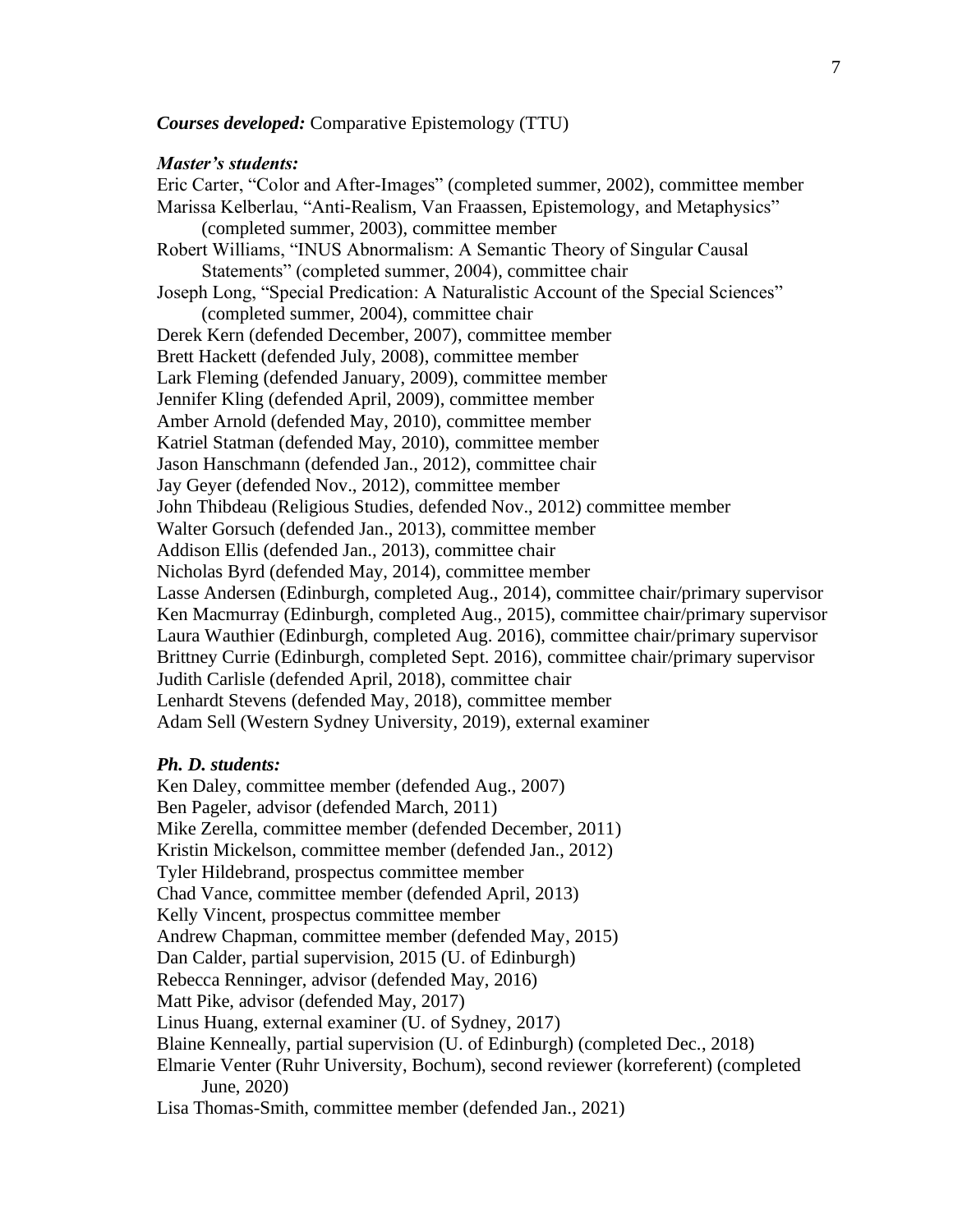Michael Sechman, advisor (defended May, 2021)

Andrew Waldeck-Young, advisor

Erich Riesen, committee member

Justin Trupiano (UC-Boulder, Emergent Technologies and Media Art Practices), committee member

### *Other supervision of students outside of the classroom*:

- Chair of M.A. Report Committee, Charles Presley, "Content under Pressure: The Broad and Narrow of Segal's Argument against Externalism" (completed Spring, 2005)
- Reader of Cameron Buckner's honors thesis, "Answer Sets as Possible Worlds: An Analysis of P-Log" (completed spring, 2004, Texas Tech)
- Director of Ph.D. Student First-Year Research Assistantships: Joseph Wilson, Andrew Young, Erich Riesen, Alex Beard, and Amanda Loeffelholz
- Supervisor of Ph.D. Student Qualifying Papers: Andrew Waldeck-Young and Erich Riesen
- Supervisor of research visit to CU-Boulder by René Baston (Ph.D. student, Heinrich Heine U., Düsseldorf), Fall, 2017, funded by the Deutscher Akademischer Austauschdienst

Undergraduate honors thesis advisor to Bauback Kia, defended fall, 2007 Undergraduate honors thesis advisor to Kyle Rindahl, defended April, 2013 Undergraduate honors thesis advisor to Evan Dedolph, defended Nov., 2106 Undergraduate honors thesis committee member for twenty-five students at CU-Boulder

## **Presentations and Professional Activities:**

Keynote lecture, Spring School of the Deutsche Forschungsgemeinschaft Research Training Group on Situated Cognition, March 28–31, 2022

"Mixed-grain Property Collaboration: Reconstructing Multiple Realization after the Elimination of Levels, " invited for the symposium *Multiple Realization in Fact and Theory*, Central Division APA, Feb. 23–26, 2022

"Implicit Cognition, Implicit Bias, and the Massively Representational Mind," *Perceiving Agents: Self and Other*, workshop at Ruhr University Bochum, early February, 2022 (postponed)

"Memory, the Self, and the Meta-extended Mind," 3rd International Academic Linguistics Seminar, Henan University, Kaifeng, Nov. 19, 2021

"Predictive Processing, the Self, and the Extended Mind," 3rd International Academic Linguistics Seminar, Henan University, Kaifeng, Nov. 18, 2021

"Enactivism and Sense-Making," 3rd International Academic Linguistics Seminar, Henan University, Kaifeng, Nov. 17, 2021

"Embodiment and Consciousness," 3rd International Academic Linguistics Seminar, Henan University, Kaifeng, Nov. 16, 2021

"Embodied Functionalism," 3rd International Academic Linguistics Seminar, Henan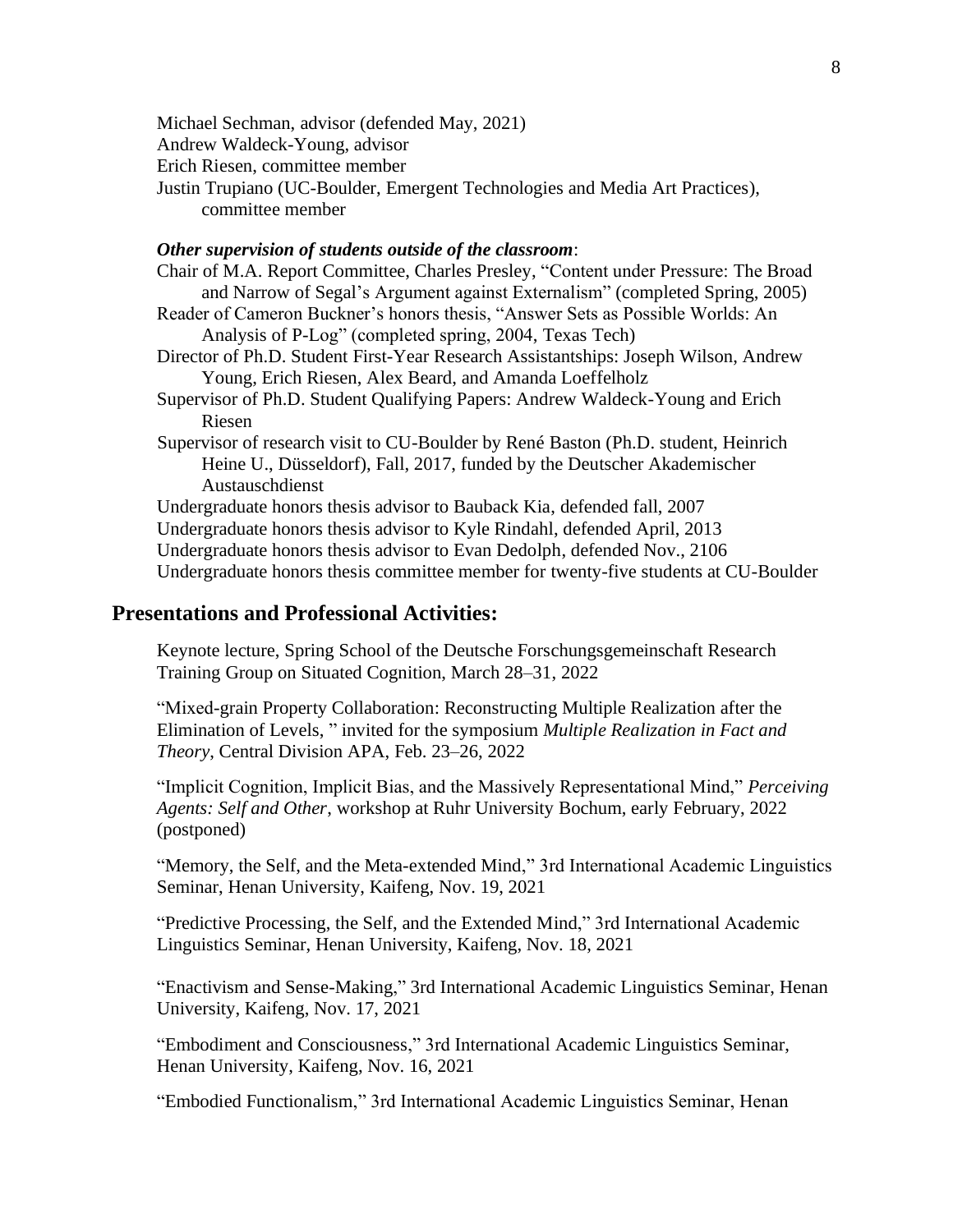University, Kaifeng, Nov. 15, 2021

"Cognitive Psychology and the Subpersonal Justification of Belief," China International Forum on Cognitive Linguistics, Nov. 5, 2021

"Self-knowledge, Narrative, and the Computational Role of the Self," China International Forum on Cognitive Linguistics, Nov. 4, 2021

"Group-level Cognition: Do Groups Have Minds of Their Own?" China International Forum on Cognitive Linguistics, Nov. 3, 2021

"A Systems-based Approach to Cognition," China International Forum on Cognitive Linguistics, Nov. 2, 2021

"Extended Cognition and the Boundaries of the Mind," China International Forum on Cognitive Linguistics, Nov. 1, 2021

"The Massively Representational Mind," China International Forum on Cognitive Linguistics, Oct. 29, 2021

"Embodied Cognition and Its Discontents," China International Forum on Cognitive Linguistics, Oct. 28, 2021

"A Causal-Developmental Theory of Representational Content," China International Forum on Cognitive Linguistics, Oct. 27, 2021

"What Is Mental Representation?" China International Forum on Cognitive Linguistics, Oct. 26, 2021

"The Personal and Subpersonal Levels: Cognitive Science and the Philosophy of Mind," China International Forum on Cognitive Linguistics, Oct. 25, 2021

"Cognition, thick and thin: Stretching cognition beyond its limits," for a symposium on the nature of cognition, 28<sup>th</sup> meeting of the European Society for Philosophy and Psychology, Aug.–Sept., 2021

"Self-knowledge as a Subpersonal Phenomenon," Keynote lecture, *Early Career Researchers' Online Workshop*, Ruhr U., Bochum, July 3, 2020

Remote leading of pre-read session on my papers "Embodiment, Consciousness, and the Massively Representational Mind" and "Self-knowledge as a Subpersonal Phenomenon," Mind and Perception reading group, Washington University, St. Louis, March, 2020

"Representation in Cognitive Science: Content without Function," Invited speaker, *Representation in Cognitive Science*, Ruhr U., Bochum, Feb., 2020

Remote leading of pre-read session on my papers "Representation and Mental Representation" and "The Self in the Age of Cognitive Science: Decoupling the Self from the Personal Level," Mind and Perception reading group, Washington University, St. Louis, Oct., 2019

"Self-knowledge as a Subpersonal Phenomenon; or, Subpersonal Knowledge of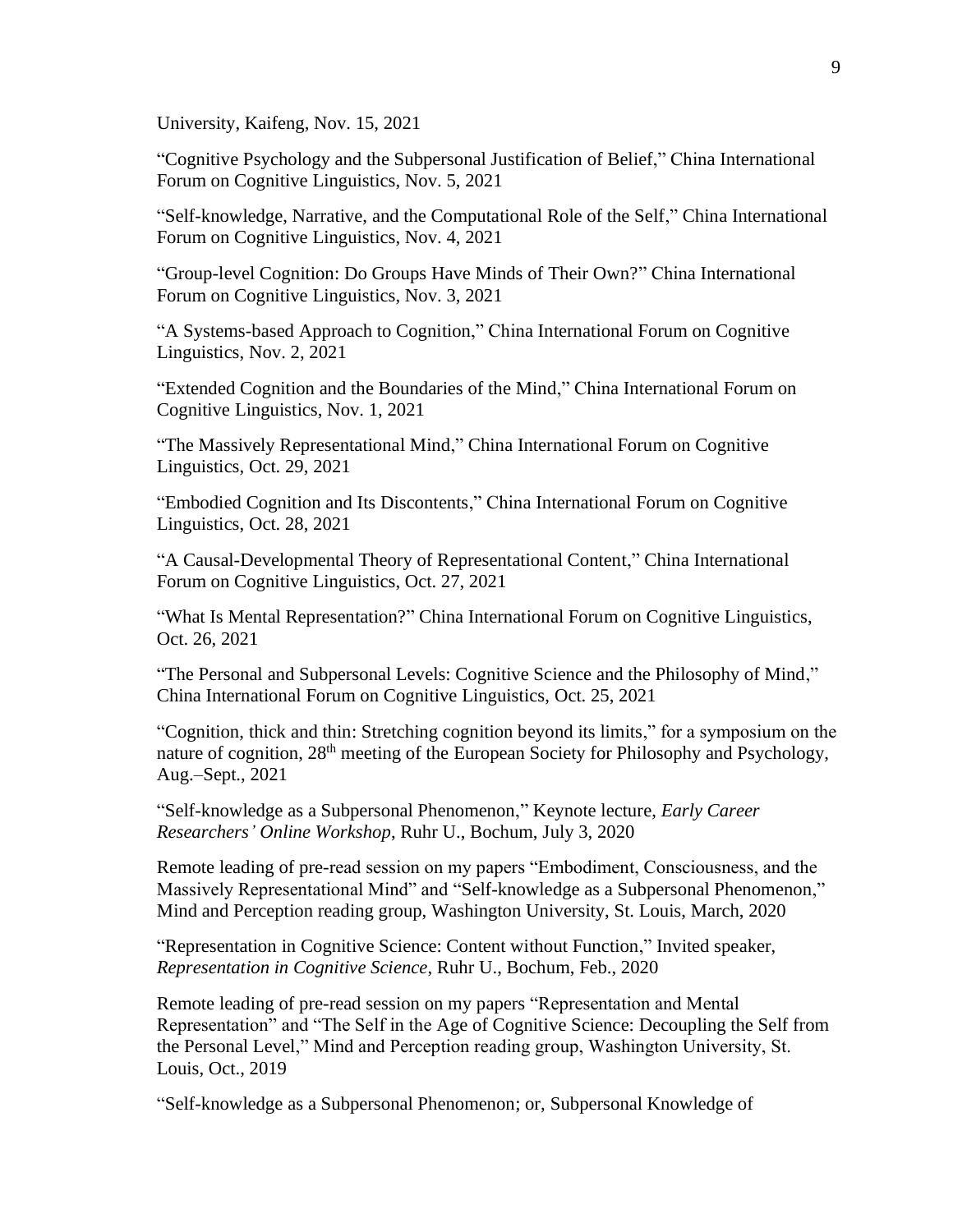Subpersonal Selves," U. of Stirling, *Knowledge beyond Natural Science* workshop, May, 22, 2019; U. of Edinburgh, Dec. 16, 2019

"In Defense of a Causal-Clustering Account of the Cognitive Self," U. of Edinburgh, May 20, 2019

"What Is a Cognitive System?" pre-read, philosophy of cognitive science discussion group, Western University, Ontario, April, 2019

Contributor to book symposium on Frédérique de Vignemont's *Mind the Body: An Exploration of Bodily Self-Awareness* at the Pacific APA, Vancouver, April 19, 2019

"There Is No Personal Level: On the Virtues of a Psychology Flattened from Above" --CUNY Graduate Center, colloquium, Feb., 2019

--Western University, Ontario, Rotman Institute of Philosophy, colloquium, April, 2019 <https://www.youtube.com/watch?v=Pvwh8RoSESc>

"Cognitive Systems and the Computational Role of the Self," invited talk, *Predictive Processing, Consciousness, and Self*, Ruhr University, Bochum, Jan. 2019

"Group Minds and Natural Kinds"

--NYU, preread, Philosophy of Mind Discussion Group, Oct., 2018

--Johns Hopkins U., colloquium, Nov., 2018

"Multi-Process Theories of Cognition, the Personal-Level, and the Massively Representational Mind," as part of the symposium *Society of Mind 2.0: The Wisdom of the Crowd Effect in Mind and Agency*, Philosophy of Science Association, Nov. 2018, Seattle

Round-table participant, Coleman Center for Cognitive Disabilities, workshop on the implications of developments in machine learning for people with cognitive disabilities, Broomfield, CO, Oct. 2, 2018

"Why There Is No Personal Level: In Favor of a Flat Psychology," invited panel session on neuroscience and the self, Society for the Metaphysics of Science, at Pacific Division APA, March, 2018

"The Self in the Age of Cognitive Science"

--public lecture, SUNY-Brockport's Center for Philosophic Exchange, March, 2018 --U. of Tennessee, Knoxville, colloquium, Feb., 2019

"In Favor of (Limited) Reductionism in Psychology," Invited lecture, Winter School in Cognitive Neuroscience, Salzburg, Austria, Jan., 2018

"There Is No Personal Level in Nature," University of Stirling, *Knowledge Beyond Natural Science*, Dec. 2017

"Naturalism Meets the New Anti-representationalism," University of Edinburgh, Dec., 2017

"Cognition without Persons?" Institute of Cognitive Science, CU-Boulder, Nov., 2017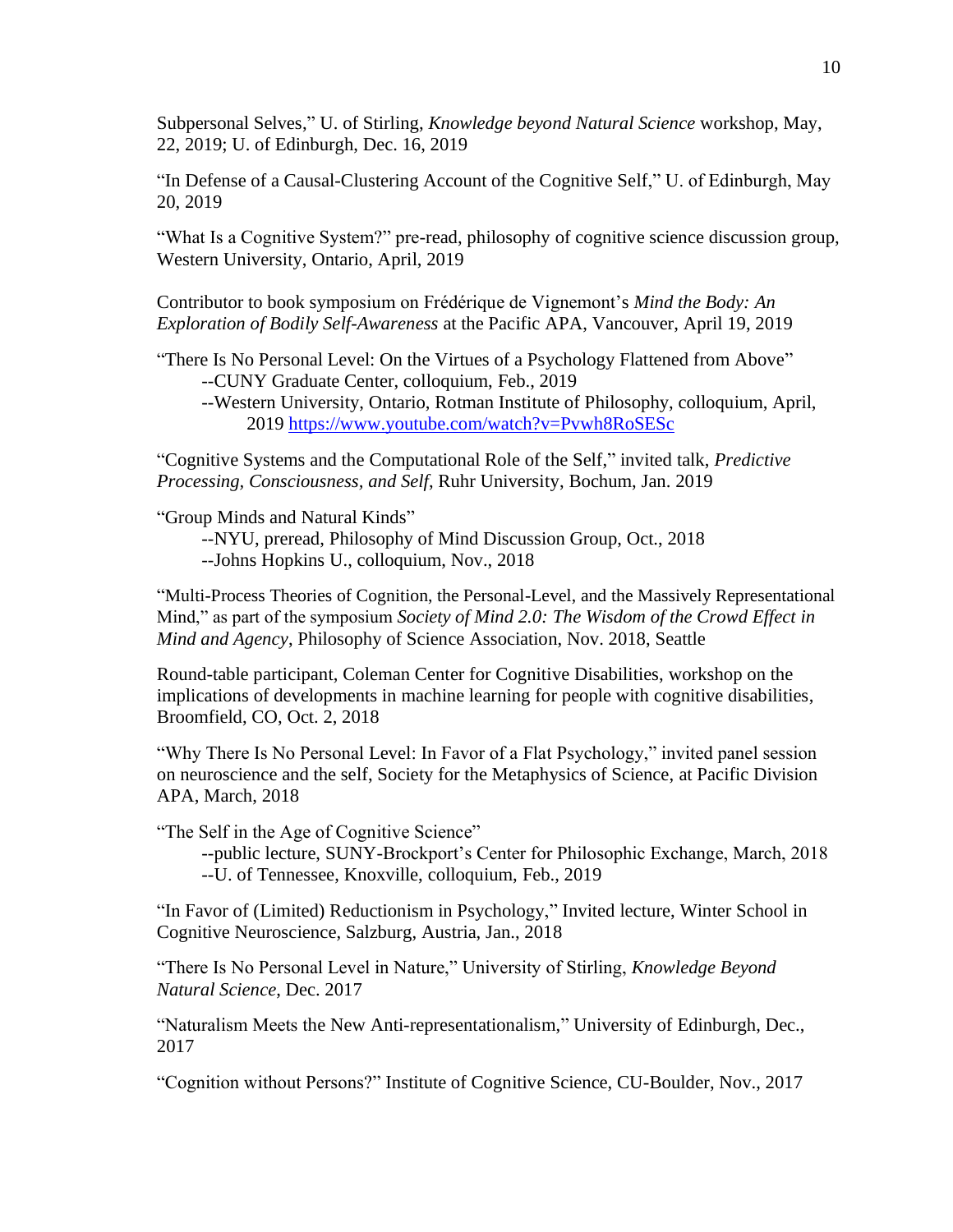Keynote lecture on extended and group cognition, *Trends in Interdisciplinary Studies III: Social Cognition*, Lublin, Poland, Oct., 2017 <https://www.youtube.com/watch?v=musXV7k4ZbQ>

"A Two-tiered Approach to Epistemic Value,"

- --Ruhr-Universität, Bochum, July, 2017
- --U. of Edinburgh, May 2018
- --Morris Colloquium, U. of Colorado, Boulder, June, 2018

"Reconstructive Memory and the Bodily Criterion of Personal Identity," *Issues in the Philosophy of Memory*, U. of Cologne, July 11, 2017

"Cognitive Systems and the Organism-based Continuity of the Self," Fellows workshop, Ruhr-Universität, Bochum, June 23, 2017

Comments on Kate Finley, "A Defense of Cognitive Penetration," Pacific Division APA, April, 2017

Comments on Carla Merino-Rajme and Maite Ezcurdia, "De Se Names," *Transformative Experience*, Seattle, April, 2017 (in conjunction with Pacific APA)

Workshop at U. of Edinburgh, *Exploring the Undermind*, two talks, one on group minds <https://www.youtube.com/watch?v=jXB4r-tXj0E>, and one on the self and extended mind, <https://www.youtube.com/watch?v=gfgdMyd3zCs> July, 2016

"Cognition and the Personal Level: Cognitive Neuroscience, Human Action, and Flat Psychology"

--Center for Mind, Brain, and Cognitive Evolution, Ruhr-Universität, Bochum, May, 2016

--U. of Sheffield, July, 2016

--Central European U., Budapest, May, 2017

Invited participant in symposium on group agency (extended commentary on Kendy M. Hess's, "Does the Machine Need a Ghost? The Role of Phenomenal Consciousness in Kantian Moral Agency"), Central Division APA, March, 2016

"In Favor of a Flat Psychology," invited talk at *Emergence and Causation*, Macerata, Italy, Sept., 2015

"Embodied Functionalism as Mainstream Cognitive Science," colloquium talk, University of Edinburgh, August, 2015

"The Primacy of Subpersonal Content"

- --*Explanations of Cognition*, University of Stirling, July, 2015
- --colloquium, University of Edinburgh, July, 2015

--colloquium, Heinrich-Heine Universität, Düsseldorf, June 2016

--colloquium, Hungarian Academy of Science, Philosophy Faculty, May, 2017

Invited participant, AHRC workshop, *A History of Distributed Cognition: From the*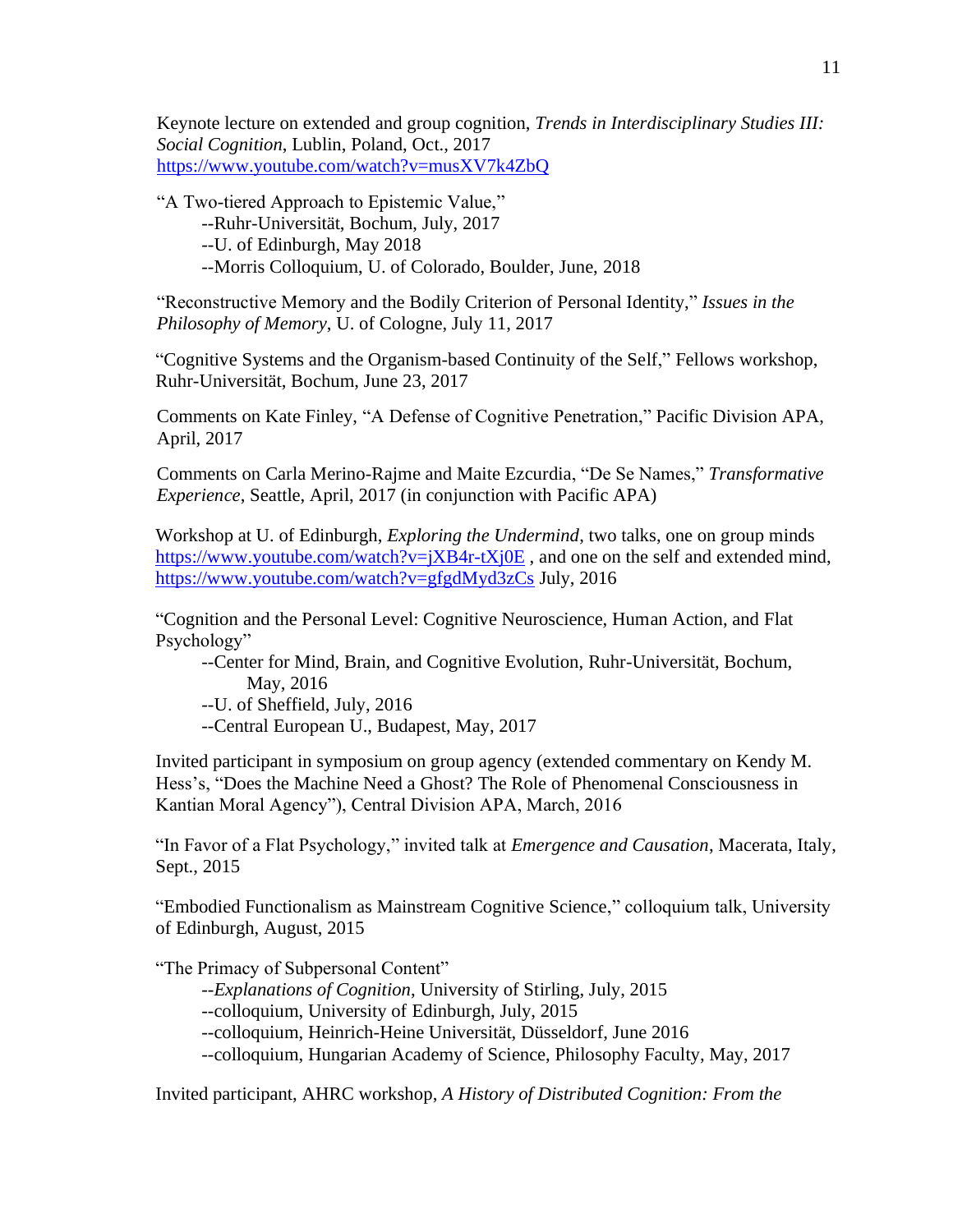*Victorian Period to Modernism*, University of Edinburgh, July 2–3, 2015

"Fragmented Cognition and the Death of the Self," Think! Talk, CU-Boulder, Dec. 2014

Invited participant, *Where's the Action? The Pragmatic Turn in Cognitive Science*, 18th annual Ernst Strüngmann Forum, Frankfurt Institute for Advanced Studies, Oct. 26–31, 2014

"Representation, Inside and Out," invited talk at *Dimensions of Intentionality*, Ruhr-Universität, Bochum, Sept. 29–Oct. 1, 2014

"Group Minds and Generic Kinds; or When Are Group-level Cognitive Processes and Individual-level Cognitive Processes of the Same Natural Kind?"

--*Collective Intentionality IX*, Indiana U., Sept 11, 2014 --colloquium, Ruhr-Universität, Bochum, June, 2016

"What Is Cognition, and How Could It Be Extended?" Summer Institute on Web Science and the Mind, Institute of Cognitive Sciences (ICS) at the Université du Québec à Montréal, July 7–18, 2014.<https://www.youtube.com/watch?v=oQo1lZaKwaQ>

Commentary on Sean Gallagher's "Philosophy in Virtual Environments," Philosophy, Psychology, and Language Sciences 19th Interdisciplinary Seminar, University of Edinburgh, July 8, 2014

"Cognition and Persons, without Realization or Implementation"

- --workshop on realization and levels of reality, IHPST/ Université Paris I, Sorbonne, June 10-12, 2014
- --colloquium, U. of Edinburgh, Philosophy, Psychology, and Informatics, July, 2014

Comments on "Phenomenal Qualities and Neutral Monism," Pacific Division APA, San Diego, April, 2014

Participant in "The Cognitive Neuroscience Revolution," symposium at Central Division APA, Chicago, Feb., 2014

Critic, Author-Meets-Critics session on Ori Simchen's *Necessary Intentionality*, Eastern Division APA, Baltimore, Dec., 2013

"Embodied knowledge, conceptual change, and the Philosophical *A Priori*," Philosophy, Psychology, and Informatics Reading Group, U. of Edinburgh, Oct., 2013

"Embodiment without Extension: The Stability of the Middle Ground," symposium paper, Central Division APA, New Orleans, Feb., 2013

"Embodiment and the Massively Representational Mind," Heinrich-Heine Universität, Düsseldorf, Collaborative Research Center, Jan., 2013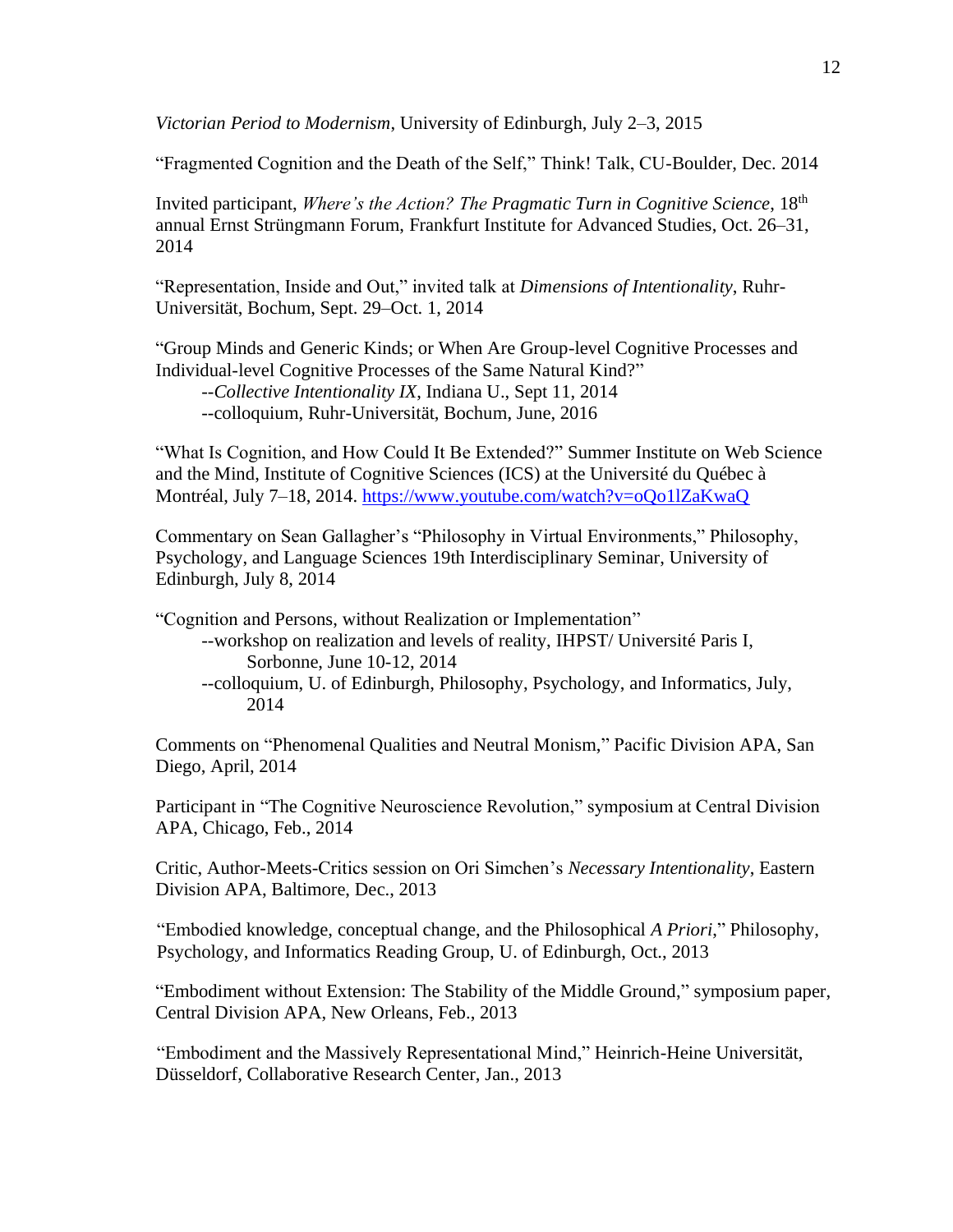"Embodiment, Consciousness, and the Massively Representational Mind"

--colloquium, Central Michigan University, Jan., 2012

--*Mind and Consciousness 2012*, U. of Western Australia, Feb., 2012

--colloquium, U. of Waikato, March 2012

--colloquium U. of Otago, March, 2012

--colloquium, Victoria U. of Wellington, March, 2012

--colloquium, Macquarie U., March, 2012

--colloquium, U. of Sydney, March, 2012

--*Cognitive Systems and Emergence*, U. of Wollongong, April 2012

--*Interfaces of Mind*, Ruhr-Universität, Bochum, July 2012

--colloquium, Institute of Cognitive Science, U. of Colorado, Boulder, Sept. 2012

--colloquium, Central European University, Jan., 2013

--colloquium, Leeds University, Jan., 2013

--colloquium, Washington University, St. Louis, Jan., 2014

Workshop on "Embodiment, Consciousness, and the Massively Representational Mind," presentation and replies to commentators, U. of Edinburgh, Aug., 2013

Overview of *Cognitive Systems and the Extended Mind* and replies to critics (Shapiro and Wheeler), Kayden Book Award Symposium, U. of Colorado, Boulder, Oct., 2012

"Individuals as Group Minds, Group Minds as Individuals"

--keynote address, *Distributed Cognition and Distributed Agency*, Macquarie U., March, 2012

--colloquium, U. of Auckland, March, 2012

--workshop on realization, mechanisms, and embodiment, Humboldt-Universität, Berlin, July, 2012

"Extended Cognition and the Priority of Cognitive Systems," presentation to John Sutton's graduate seminar, Macquarie Center for Cognitive Science, March, 2012

"What Is Cognition, and Why Isn't It Extended?" Australian National U., March, 2012

"Innateness and Concept Acquisition: The Best Test Theory and the Shaping-Up of Cognitive Vehicles," U. of Canterbury, March, 2012

"Extended Memory as a Natural Kind," symposium paper, *Fifth International Conference on Memory*, University of York, August, 2011

"Extended Cognition, Extended Selection, and Developmental Systems Theory," annual meeting of the International Society for the History, Philosophy, and Social Studies of Biology, Salt Lake City, July, 2011

Comment on Louis deRosset, "Grounding Explanations," Pacific Division APA, 2011

"What Is Cognition?" colloquium, University of Edinburgh, April, 2011

"Embodiment, Cognition, and Consciousness," invited symposium paper, Central Division APA, 2011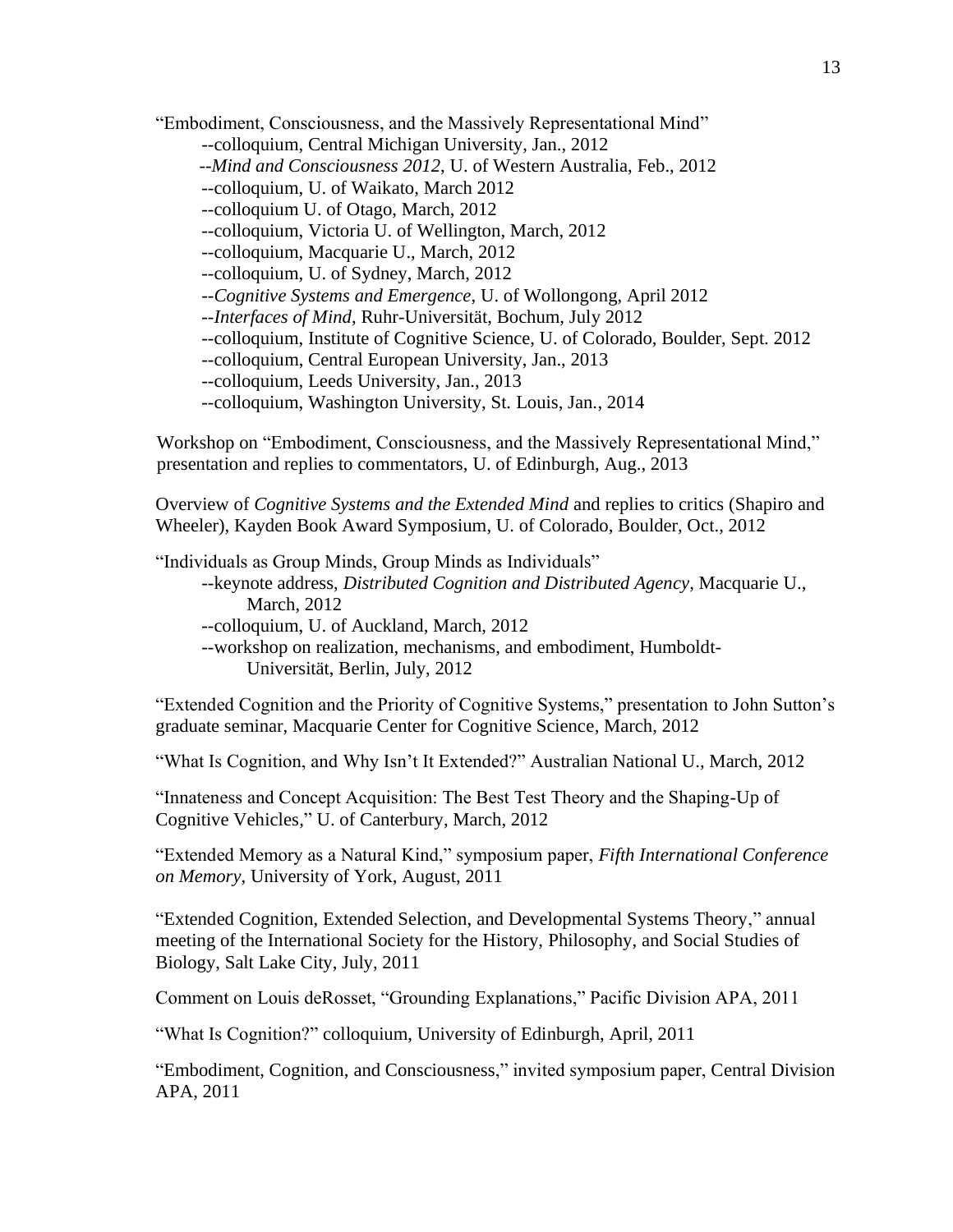Comment on Matt Barker, "Reorienting the Extended Cognition Debate," Society for Philosophy and Psychology, June, 2010

Replies to critics, book symposium on *Cognitive Systems and the Extended Mind*, Southern Society for Philosophy and Psychology, April 2010

Comment on Darrell P. Rowbottom, "The Indispensability of Intersubjective Probability," colloquium session, Pacific Division APA, 2010

Comment on Matthew C. Haug, "Causal Theories of Properties and Contingency Intuitions," colloquium session, Central Division APA, 2010

"Précis of *Cognitive Systems and the Extended Mind*," *Cognitive Systems and the Extended Mind* (a one-day conference on my research), Institute of Cognitive Science, University of Osnabrück, Nov. 26, 2009

"Extended Cognition and Group Minds," at *The Extended Mind Thesis in Theory and Applications*, Center for Interdisciplinary Research, University of Bielefeld, Nov. 24, 2009

"Do Group Mental States Have Causal-Explanatory Power?" University of Pittsburgh, Center for Philosophy of Science, Nov. 10, 2009

"Do Groups Have Mental States?"

-lunchtime seminar, U. of Colorado, Boulder, Center for Values and Social Policy, Oct., 2009 --colloquium, University of Utah, Oct., 2009

--colloquium, Cornell University, Nov., 2009

"Mechanistic Functionalism and the Embodied Mind," invited symposium paper, Southern Society for Philosophy and Psychology, April, 2009, Savannah, Georgia

Symposium participant, *Converging on Cognition: The Embodied Mind*, Institute of Cognitive Science, CU-Boulder, April, 2009

"Where Is My Mind?" Public lecture, Think! series, CU-Boulder, Jan. 2009

"Mental Causation and Interlevel Relations," 2009 mini-conference on causation, CU-Boulder, Department of Philosophy

"Cognitive Systems and the Extended Mind," University of Utah, November, 2008

"Embedded and Extended Cognitive Science: Theoretical Perspectives and Experimental Results," annual conference, CU Committee on the History and Philosophy of Science, October, 2008

"Cognitive Systems and the Extended Mind," Chastain Memorial Conference, University of Illinois, Chicago, Sept., 2008

"Vision for CAT-Lovers," invited symposium paper, responding to Nicoletta Orlandi's "The Innocent Eye: Seeing-As without Concepts," Central Division APA, 2008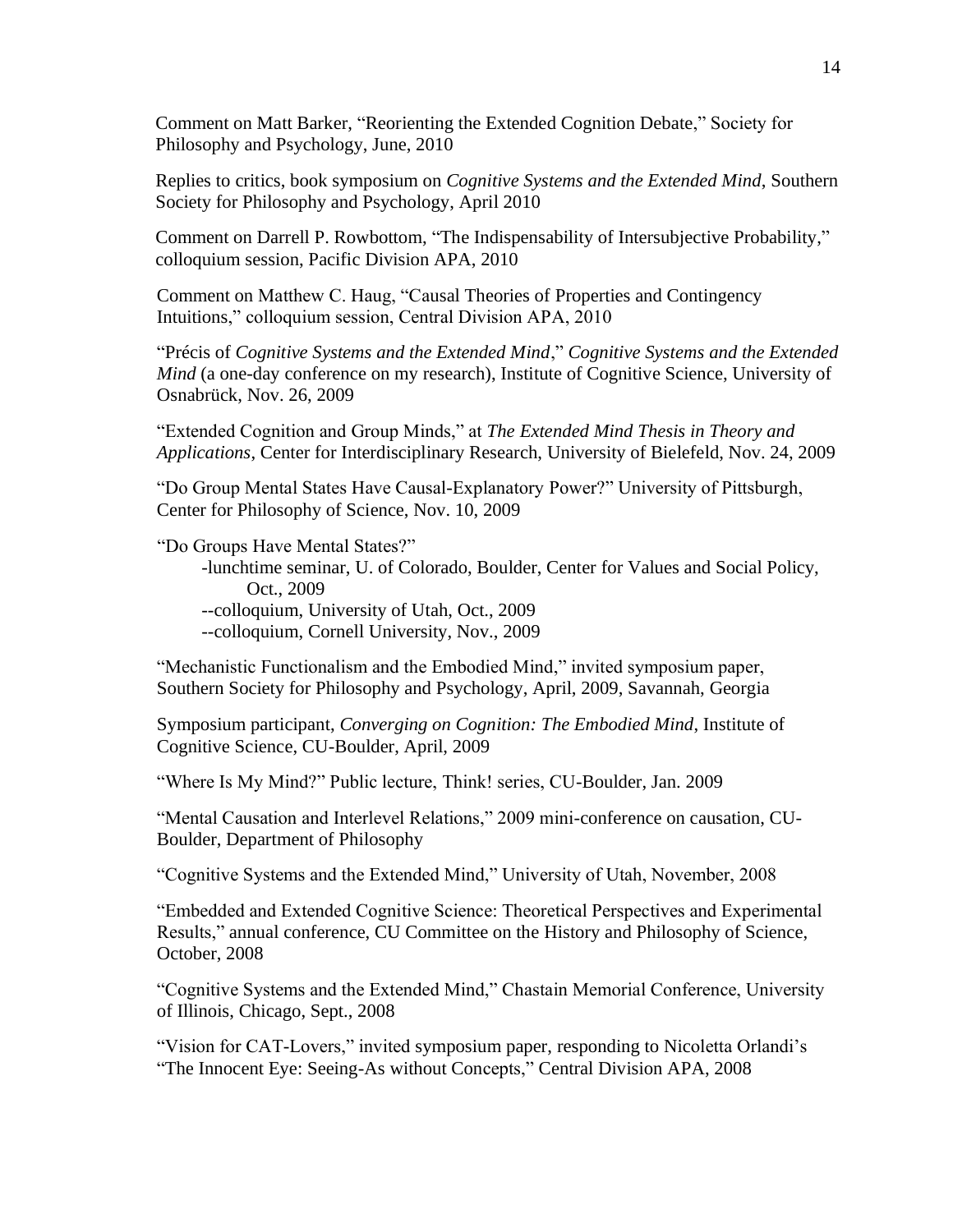"Mental Representation in the Embedded Mind," CU-Boulder Center for the Humanities and Arts, Works in Progress, April, 2008

Comments on Noa Latham's colloquium paper "Fundamental Laws and Properties," Pacific Division APA, 2008

"Embodied Representations, Context-Dependence, and the Apportioning of Causal-Explanatory Work," *Cognition: Embodied, Embedded, Enactive, Extended*, U. Central Florida, Oct. 2007

"Extended Cognition and the Extended Mind," University of Missouri, Columbia, October, 2007

Comments on Bruno, Huebner, and Sarkissian, "Cultural Differences in Attributions of Phenomenal States to Groups," Society for Philosophy and Psychology, York U., 2007

"Properties, Realization, and Ceteris Paribus Laws: What Do the Special Sciences Discover?" Committee for the History and Philosophy of Science, CU-Boulder, coffee talk, March, 2007

"Distributed Cognition, the Human Mind, and the Human Cognitive System," colloquium paper, Institute of Cognitive Science, CU-Boulder, Nov., 2006

"On Raymond Gibbs's *Embodiment and Cognitive Science*," presented to the SALSA group (CU-Boulder Institute of Cognitive Science working papers), August, 2006

"A Dilemma for the Extended mind"

- -- Plenary session on the extended mind, 2006 meeting of the British Society for the Philosophy of Science, University of Southampton, July, 2006
- -- The Extended Mind 2: Just When You Thought It Was Safe to Go Back in The Head, University of Hertfordshire, July, 2006
- --Annual Summer Interdisciplinary Conference, Åndalsnes, Norway, July, 2006

"Against Some Phenomenological Arguments for the Hypothesis of Extended Cognition" Joint Session of the Mind and Aristotelian Societies, University of Southampton, July, 2006

Commentary on Robert Wilson's, "Meaning Making and the Mind of the Externalist," Society for Philosophy and Psychology, Wash. U., St. Louis, June, 2006

"Extended Cognition as a Framework for Cognitive Science: The Costs Outweighs the Benefits," invited symposium paper, Central Division APA, 2006

"Extended Cognition as a Philosophical Framework for Empirical Psychology," worksin-progress circle, Philosophy Department, University of Colorado, Boulder

"Extended and Embedded Cognition: Reining in the Radical Theses," University of Washington, Seattle, April, 2006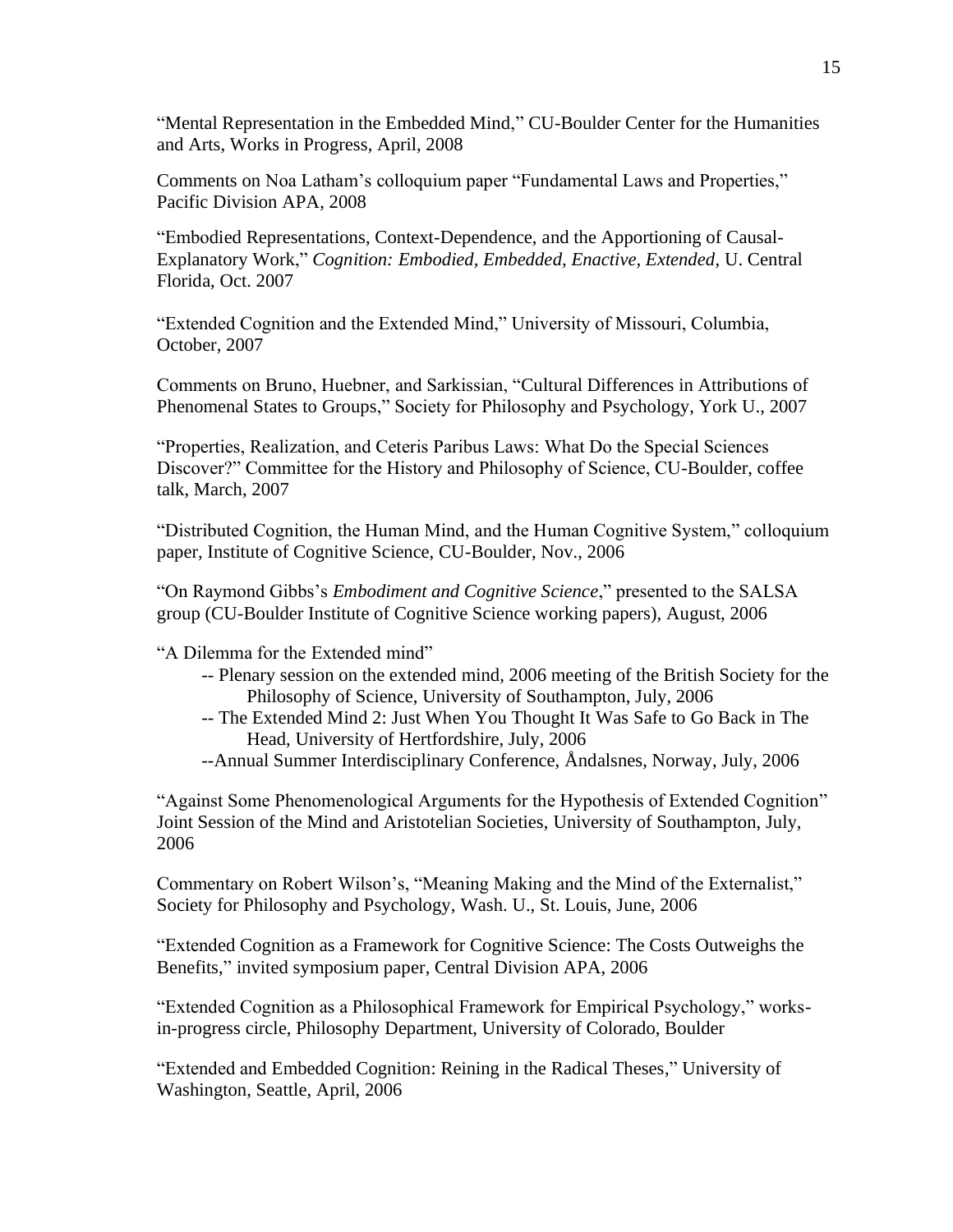Commentary on Sean Hermanson's, "Extended Memories and the Functional Roles Objection," Pacific Division APA, 2006

"What Do We Name When We Name a Property?" Texas Tech Symposium in Honor of Edward Averill, April, 2005

Commentary on Robbins and Jack's symposium paper, "The Phenomenal Stance," Pacific Division APA, 2005

"Functionalism, Mental Causation, and the Problem of Analytically Specified Effects,"

--University of Colorado at Boulder, Nov., 2004

- --North Carolina State University, January, 2004
- --colloquium paper, Eastern Division APA, 2003
- --poster presentation, Society for Philosophy and Psychology, California Institute of Technology, June, 2003

"Challenges to the Hypothesis of Extended Cognition,"

- --colloquium paper, Pacific Division APA, 2002
- --Mountain-Plains Philosophy Conference, USAF Academy, October, 2001

"Where Is My Mind?" public lecture, Texas Tech University, October, 2001

"The Best Test Theory of Extension: Fundamentals," John Carroll University (Cleveland), February, 2001

"Coining Terms in the Language of Thought: Innateness, Emergence, and the Lot of Cummins's Argument against the Causal Theory of Mental Content," Texas Tech University, October, 2000

"The Lot of Cummins's Argument against Causal Theories of Mental Content," colloquium paper, Northwest Conference on Philosophy, October, 1999

Comments on David DeMoss's "Neuroscience and Free Moral Agency," Northwest Conference on Philosophy, October, 1999

"The Best Test Theory of Extension: First Principle(s)," colloquium paper, University of Washington, Seattle, October, 1997

"The Disjunction Problem: Testing Out,"

- --colloquium paper, Central Division APA, 1997
- --Mid-South Philosophy Conference, University of Memphis, February, 1996
- --Northwest Conference on Philosophy, Gonzaga University, October, 1995

"Dynamical Models of the Mind and the Semantics of Mental Representation," colloquium paper, meeting of the New Mexico and West Texas Philosophical Society, April, 1997

Comments on James Pearce's "The Anatomy of Cognitive Error," Mid-South Philosophy Conference, University of Memphis, February, 1996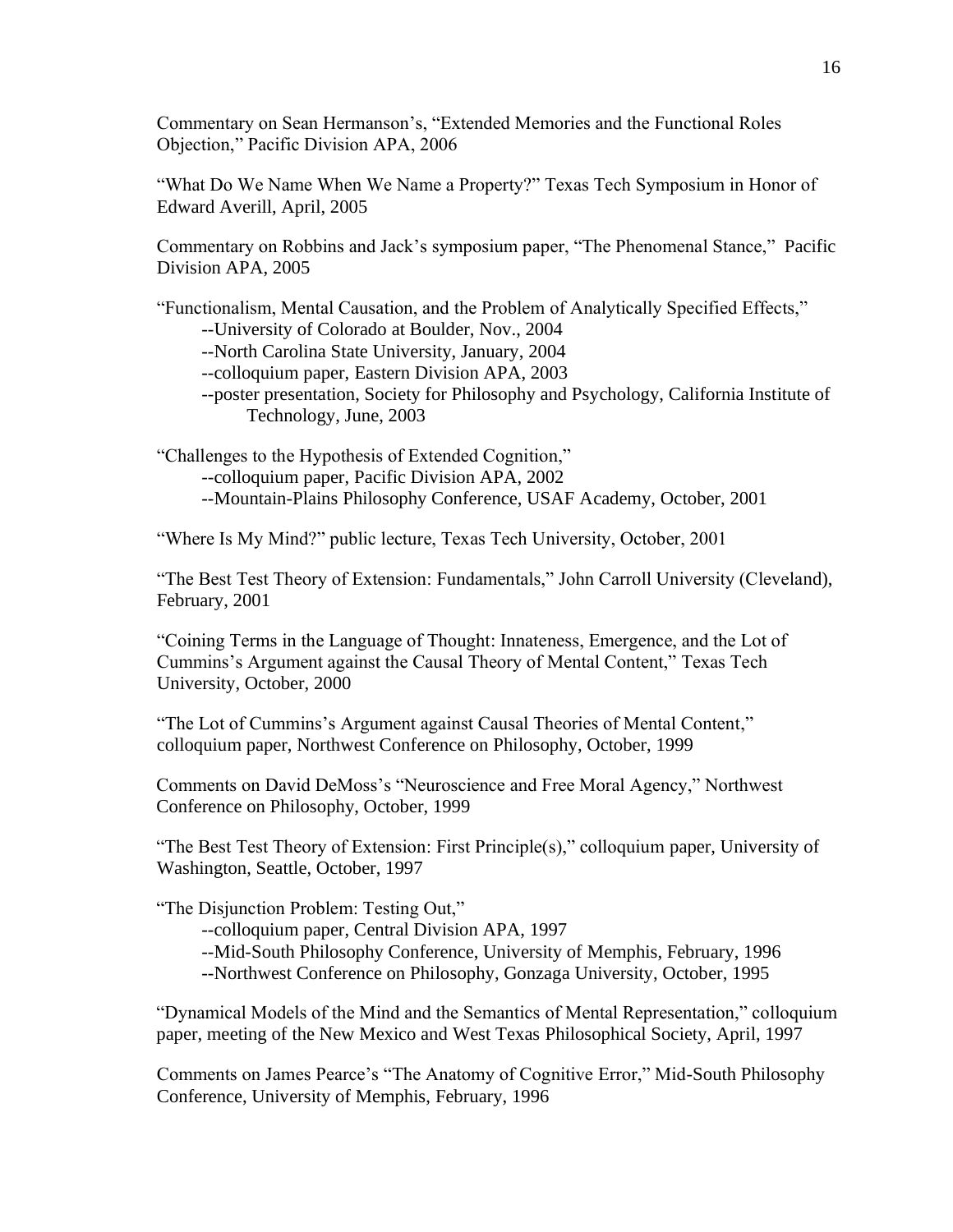Comments on Mark Bedau's "Weak Emergence," Mountain-Plains Philosophy Conference, October, 1995

## **Media Appearances:**

"How to Read Rejection: Advice for the Puzzled or Peeved," blog post on *Auxiliary Hypotheses* <http://www.thebsps.org/auxhyp/rejection-advice-rupert/>

"Imagination Squared," January, 2018, edition of *Portfolio*, Emirates Airlines' magazine for First and Business Class, [https://issuu.com/motivatepublishing/docs/20180101\\_pf](https://issuu.com/motivatepublishing/docs/20180101_pf)

"We talked to the Oxford philosopher who gave Elon Musk the theory that we are all computer simulations," *Quartz*, June 4, 2016, [https://qz.com/699518/we-talked-to-the](https://qz.com/699518/we-talked-to-the-oxford-philosopher-who-gave-elon-musk-the-theory-that-we-are-all-computer-simulations/)[oxford-philosopher-who-gave-elon-musk-the-theory-that-we-are-all-computer-simulations/](https://qz.com/699518/we-talked-to-the-oxford-philosopher-who-gave-elon-musk-the-theory-that-we-are-all-computer-simulations/)

"Honourable Intentions," *The Philosopher's Zone*, ABC (Australian Broadcasting Company) Radio, broadcast April 8, 2012 [https://www.abc.net.au/radionational/programs/philosopherszone/honourable](https://www.abc.net.au/radionational/programs/philosopherszone/honourable-intentions/3935166#transcript)[intentions/3935166#transcript](https://www.abc.net.au/radionational/programs/philosopherszone/honourable-intentions/3935166#transcript)

"Extending the Mind," *The Philosopher's Zone*, ABC Radio, broadcast March 25, 2012 [https://www.abc.net.au/radionational/programs/philosopherszone/pze-](https://www.abc.net.au/radionational/programs/philosopherszone/pze-25.03.12/3906140#transcript)[25.03.12/3906140#transcript](https://www.abc.net.au/radionational/programs/philosopherszone/pze-25.03.12/3906140#transcript)

## **Departmental Service:**

### *At UC-Boulder:*

Associate Chair for Graduate Studies, 2012–2018 Professor and Departmental Chair Search Committee, 2015–2016 Graduate Curriculum Committee, 2009–2011, 2012–2018 Representative to the Arts and Sciences Council, 2008–2011, 2012–2017, 2020– Liaison to the CU Institute of Cognitive Science, 2006– Committee on the Use of Graders, 2017 Jentzsch Prize Committee, 2014 Wille Scholarship Committee, 2014 Executive Committee, Department of Philosophy, 2010–2011 Colloquium Committee, 2009–2011 Graduate Admissions Committee, 2006–2007, 2009–2010, 2010–2011, 2019–2020 Honors Council representative, 2006–2009 Salary Committee, 2008–2010, 2019– Editor of Departmental Newsletter, 2007 Assistant Web-Master, 2008–2010

## *At TTU:*

Speaker Committee, 2001–2005 Director of Undergraduate Studies, 2002–2004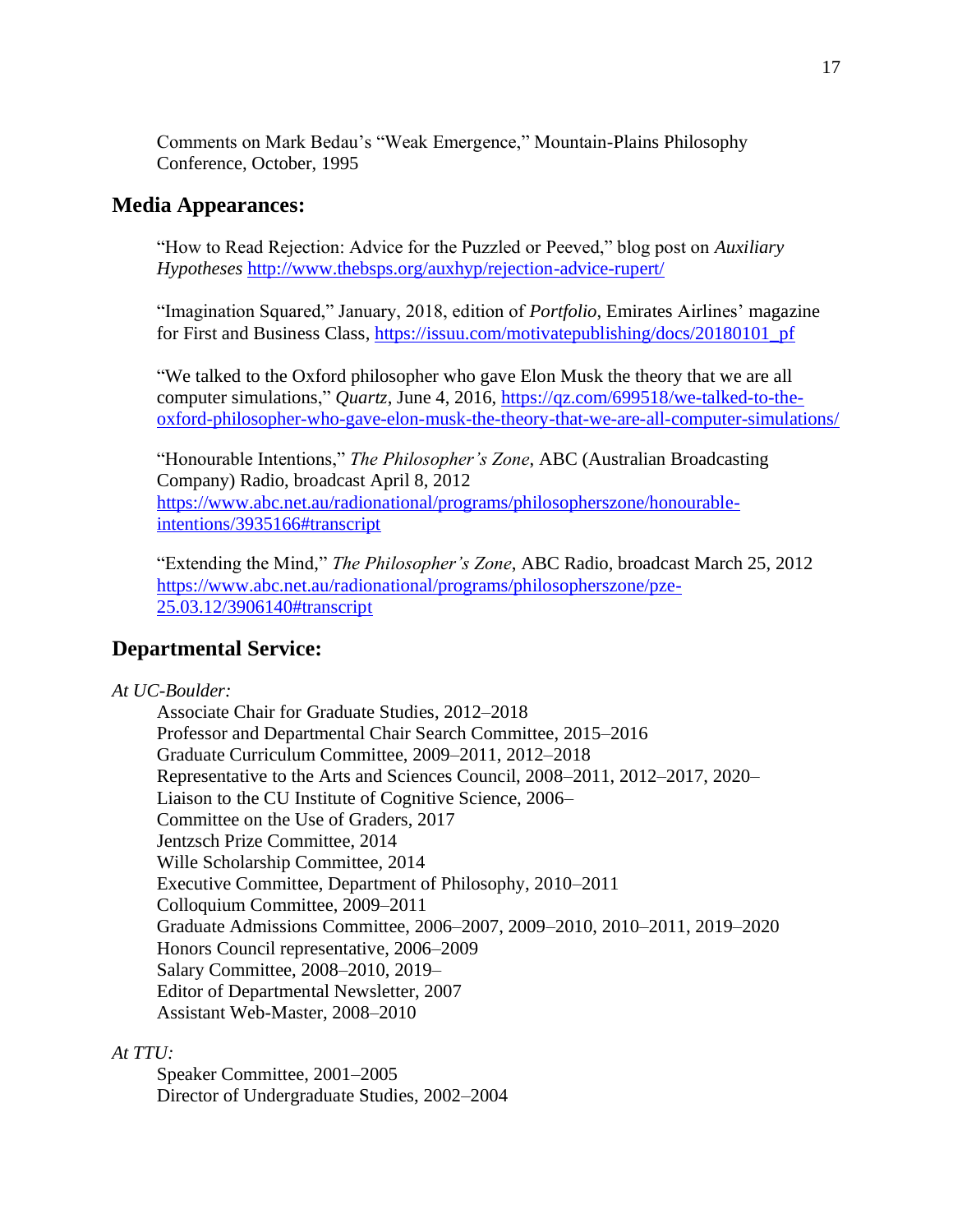Strategic Plan Subcommittee, 2001 Environmental Ethics Search Committee, 2001–2002 Open-Position Search Subcommittee, 2001–2002 Member of Hiring Committee for Departmental Technical Specialist Faculty teaching mentor to various graduate part-time instructors Faculty advisor to TTU's chapter of Phi Sigma Tau, philosophy honor society, 2002– 2005 Faculty advisor to the Texas Tech Philosophy Club, 2002–2005 Acting Web-master, 2003–2004

### **Service to the College or University (all at University of Colorado):**

Chair, Arts and Sciences Council, 2015–2017, 2020– Chair, Arts and Sciences Council's *ad hoc* Committee on Faculty Affairs, 2020–2021 Member, Arts and Sciences Council, 2008–2011, 2012–2017, 2020– Executive Committee, Arts and Sciences Council, 2012–2017, 2020– College Core Curriculum/Gen Ed Implementation Committee, 2016–2018 Chair, College of Arts and Sciences Curriculum Committee, 2012–2015 Member, College of Arts and Sciences Curriculum Committee, 2009–2015 Chair, ASC's *ad hoc* Committee on Online Education, 2016–2017 College Scholar Award, Evaluation Committee, 2019–2020 Executive Committee, Institute of Cognitive Science, 2009–2013, 2016–2018 Co-Chair, Committee on Course Releases in the Arts and Humanities, spring, 2017 College Core Curriculum Revision Committee, 2015–2016 Search Committee, Director of Institute of Cognitive Science, 2016 Interim Chair, Committee on the History and Philosophy of Science, 2016 Associate Vice-Chancellor's *ad hoc* Committee on Instructor Titles, 2015 Academic Affairs Advisory Committee, 2017–2018 Kayden Book Award Committee, 2014 Honors Council, 2006–2009 Co-organizer of the 25th Boulder Conference on the History and Philosophy of Science, theme: "The Special Sciences" Organizer of the 30th Boulder Conference on the History and Philosophy of Science, theme: "Neurons, Mechanisms, and the Mind: The History and Philosophy of Cognitive Neuroscience" Organizer of Morris Colloquium *The Self and Its Realizations*, June, 2018

## **Service to the Profession:**

*Editorial positions: British Journal for the Philosophy of Science* Co-Editor-in-Chief, 2020– Associate Editor, 2015–2020 *Cognitive Semantics*, Associate Editor, 2020– *Memory, Mind & Media*, member, international editorial board *Journal of Mind and Behavior*, Assessing Editor, 2007– Section editor, Intentionality, PhilPapers, 2012–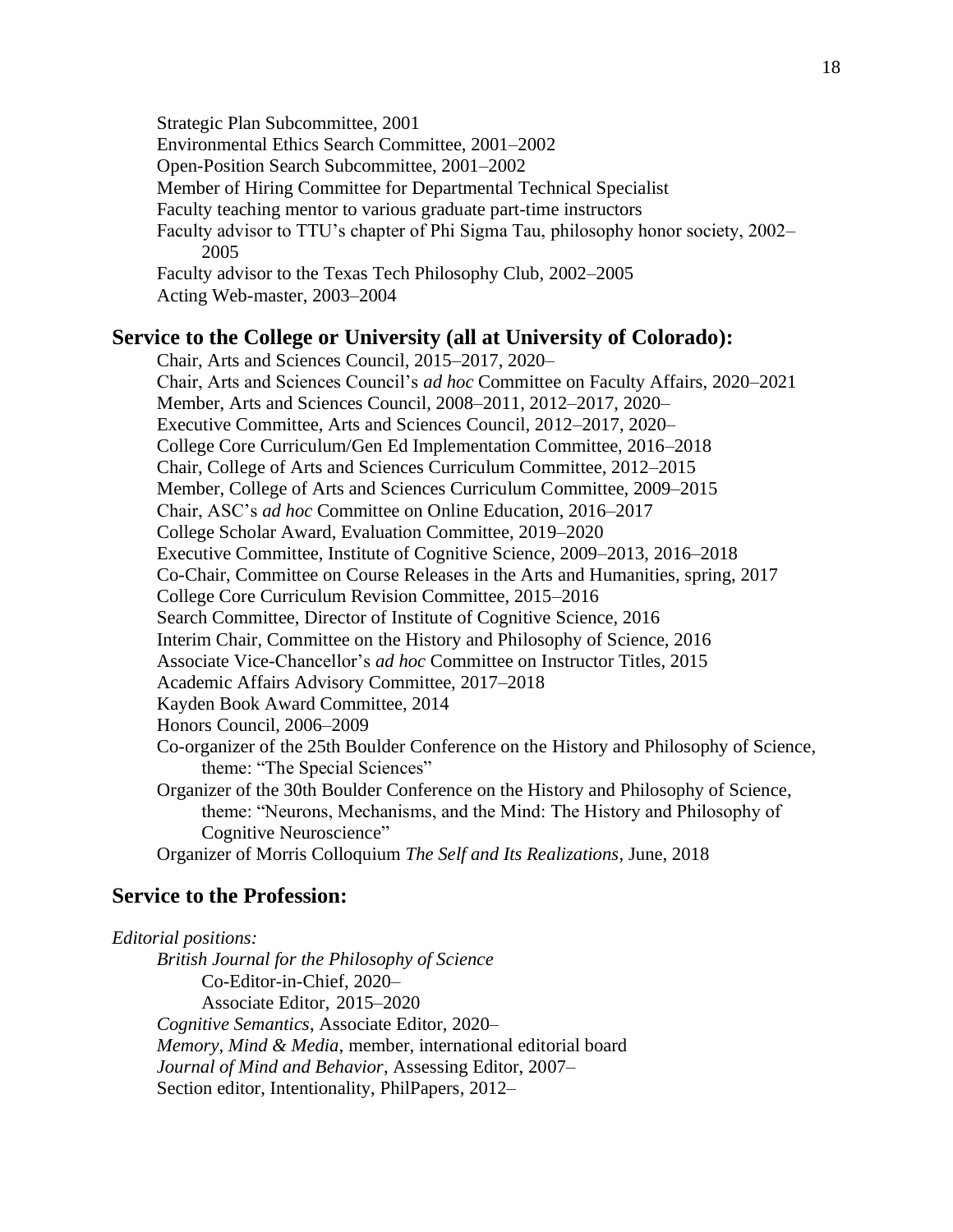*Manuscript or proposal referee : Adaptive Behavior American Philosophical Quarterly Analysis Australasian Journal of Philosophy Biology and Philosophy British Journal for the Philosophy of Science* Cambridge University Press *Canadian Journal of Philosophy Cognitive Science Cognitive Systems Research Dialectica Dialogue: Canadian Philosophical Review Ergo Erkenntnis European Journal for Philosophy of Science Frontiers in Psychology Journal of Consciousness Studies Journal of Philosophy Logique et Analyse Memory Studies Mind Mind & Language Minds and Machines* MIT Press *Monist No û s* Oxford University Press *Pacific Philosophical Quarterly Phenomenology and the Cognitive Sciences Philosophers' Imprint Philosophical Explorations Philosophical Psychology Philosophical Quarterly Philosophical Review Philosophical Studies Philosophy and Phenomenological Research Philosophy of Science Review of General Psychology Review of Philosophy and Psychology* Routledge *SAGE Open Southern Journal of Philosophy Stanford Encyclopedia of Philosophy Synthese* Wiley -Blackwell